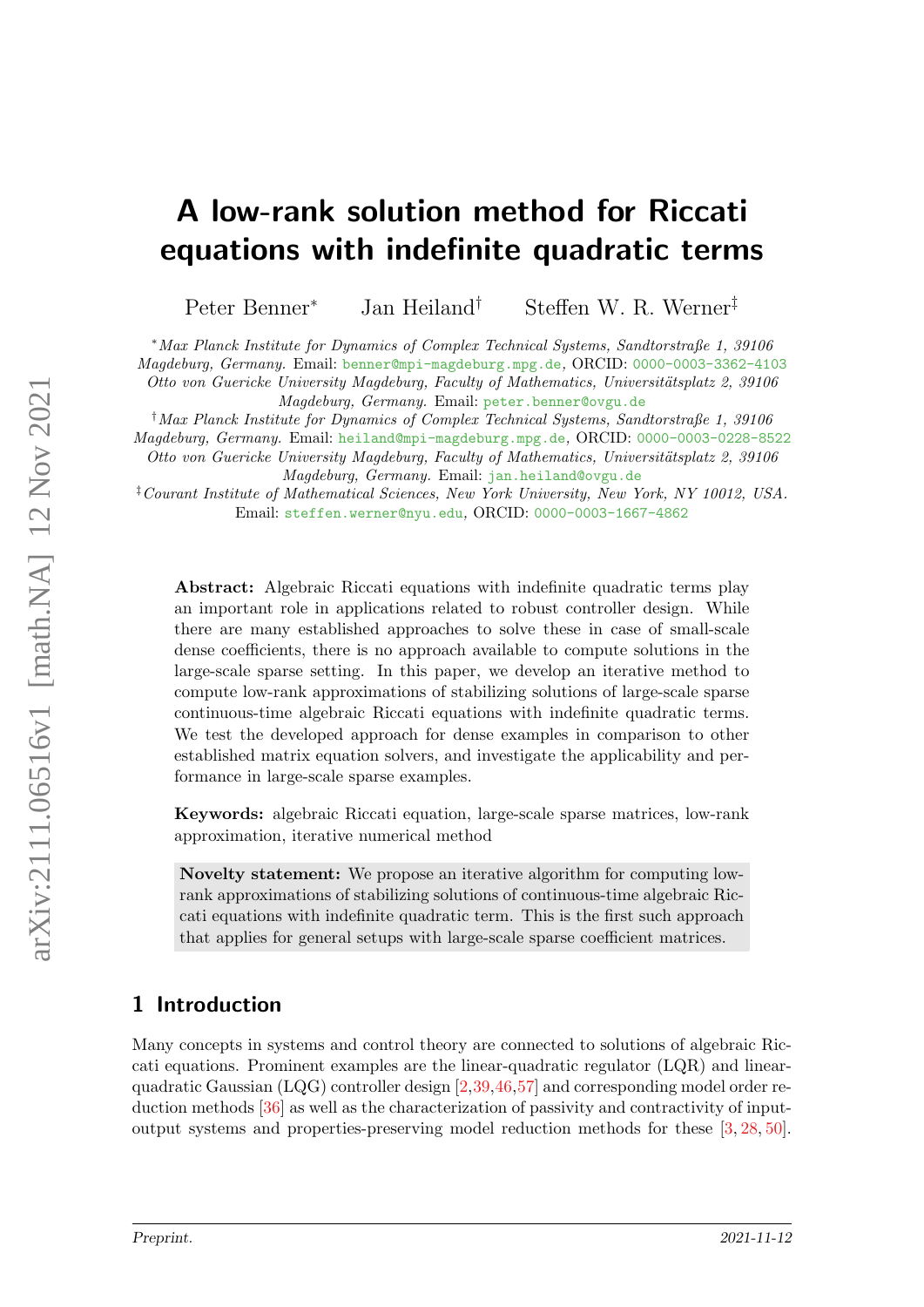They also appear, for example, in applications with differential games [\[6,](#page-14-2)[27\]](#page-16-3). In this paper, we consider algebraic Riccati equations with indefinite quadratic terms of the form

<span id="page-1-0"></span>
$$
A^{\mathsf{T}} X E + E^{\mathsf{T}} X A + E^{\mathsf{T}} X \left( B_1 B_1^{\mathsf{T}} - B_2 B_2^{\mathsf{T}} \right) X E + C^{\mathsf{T}} C = 0,\tag{1}
$$

with  $A, E \in \mathbb{R}^{n \times n}$ ,  $B_1 \in \mathbb{R}^{n \times m_1}$ ,  $B_2 \in \mathbb{R}^{n \times m_2}$ ,  $C \in \mathbb{R}^{p \times n}$  and E invertible, and we are interested in symmetric positive semi-definite stabilizing solutions of [\(1\).](#page-1-0) Equations of the form [\(1\)](#page-1-0) usually occur in  $\mathcal{H}_{\infty}$ -control theory and related topics, e.g., robust controller design [\[29,](#page-16-4) [47,](#page-17-2) [49\]](#page-17-3).

In the case of coefficients of small size n and classical  $\text{LQR/LQG}$  Riccati equations, i.e.,  $B_1 = 0$  in [\(1\)](#page-1-0) such that the quadratic term is negative semi-definite, there is a variety of different numerical approaches to compute the stabilizing solution: Direct approaches that compute eigenvalue decompositions of underlying Hamiltonian or even matrix pencils [\[1,](#page-14-3)[4,](#page-14-4) [42\]](#page-17-4), iterative methods that work on the underlying spectrum of the Hamiltonian matrix [\[7,](#page-14-5) [13,](#page-14-6) [51\]](#page-17-5), or iterative approaches, which compute a sequence of matrices converging to the stabilizing solution [\[37,](#page-16-5) [55\]](#page-18-1). The problem becomes more complicated in the opposite case with symmetric positive semi-definite quadratic term, i.e., in [\(1\)](#page-1-0) setting  $B_2 = 0$ , which occurs in bounded-real and positive-real problems [\[3,](#page-14-1) [28,](#page-16-2) [50\]](#page-17-1). This already reduces the number of applicable methods. While methods from the classical setting that do not take the definiteness of the quadratic term into account can still be applied here  $[4, 7, 42, 51]$  $[4, 7, 42, 51]$  $[4, 7, 42, 51]$  $[4, 7, 42, 51]$  $[4, 7, 42, 51]$  $[4, 7, 42, 51]$  $[4, 7, 42, 51]$ , only few, iterative Newton-type methods, which converge to the desired solution, have been developed for this problem class  $[8, 22, 61]$  $[8, 22, 61]$  $[8, 22, 61]$  $[8, 22, 61]$  $[8, 22, 61]$ . The amount of applicable methods narrows down even further when considering the general case of indefinite quadratic terms like in [\(1\).](#page-1-0) A new type of iterative method for the solution of [\(1\)](#page-1-0) was developed in  $[40, 41]$  $[40, 41]$  $[40, 41]$ to overcome accuracy problems of classical solution approaches and the general lack of iterative methods for this problem type. This new method computes a sequence of matrices converging to the stabilizing solution of [\(1\)](#page-1-0) by solving classical Riccati equations with symmetric negative semi-definite quadratic terms.

However, in this paper, we will mainly focus on the case of large-scale sparse coefficient matrices in [\(1\)](#page-1-0) arising, for example, from the discretization of partial differential equations, with  $n \gtrsim 10^5$  and low-rank quadratic term and right-hand side such that  $m_1, m_2, p \ll n$ . This leads to another multitude of problems. First of all, the dense computation methods from above cannot be applied anymore since they may transform the original data and compute full solutions, which easily becomes unfeasible in terms of memory requirements. Also, these methods usually use matrix operations that cannot be efficiently used in the large-scale sparse setting, which heavily increases the running time of algorithms. As in the dense case, there exists a variety of methods for the classical LQR/LQG case  $(B_1 = 0)$ , for example, the low-rank Newton method [\[20,](#page-15-1) [62\]](#page-18-3) with an underlying low-rank alternating direction implicit method [\[18](#page-15-2)[–20,](#page-15-1) [38,](#page-16-6) [44\]](#page-17-8) for solving the occurring large-scale sparse Lyapunov equations (LR-Newton-ADI), the Riccati alternating direction implicit method (RADI) [\[11\]](#page-14-8), the incremental low-rank subspace iteration (ILRSI) [\[45\]](#page-17-9), and projectionbased methods that construct approximating subspaces such that internally small-scale dense Riccati equations need to be solved, e.g.,  $[35, 56]$  $[35, 56]$  $[35, 56]$ . See also  $[12, 21, 38]$  $[12, 21, 38]$  $[12, 21, 38]$  $[12, 21, 38]$  $[12, 21, 38]$  for overviews and numerical comparisons of large-scale sparse solvers for this special case of Riccati equations with negative semi-definite quadratic terms. For the opposite case of Riccati equations with positive semi-definite quadratic terms  $(B_2 = 0)$ , only the Newton method from [\[22\]](#page-15-0) is known to have a low-rank extension to the large-scale sparse matrix case. However, there are no methods known to solve the general case [\(1\)](#page-1-0) with an indefinite quadratic term in the large-scale sparse setting. The goal of this paper is to develop an extension of the approach described in  $[40,41]$  $[40,41]$  that can be applied in the case of large-scale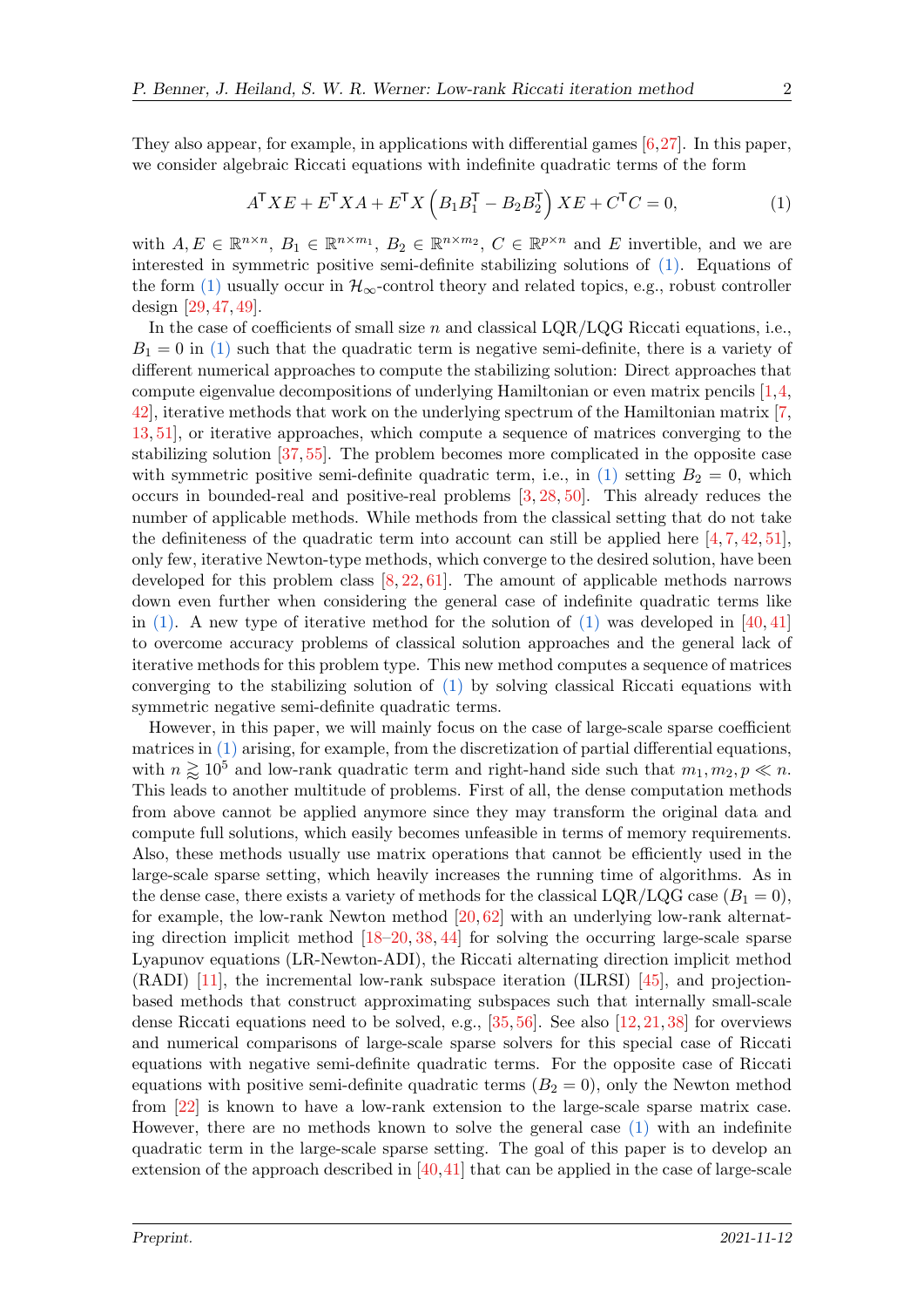sparse coefficient matrices.

In the upcoming [Section 2,](#page-2-0) we first recap the algorithm from  $[40, 41]$  $[40, 41]$  $[40, 41]$  and summarize some important results. Afterwards, we reformulate the steps of the algorithm to fit the large-scale sparse system case and extend it further to singular E matrices arising in certain applications. In [Section 3,](#page-9-0) we test the new algorithm first on Riccati equations with dense coefficients, for a comparison to other established methods, and afterwards on equations with large-scale sparse coefficients. The paper is concluded in [Section 4.](#page-13-0)

# <span id="page-2-0"></span>2 Riccati iteration method

In this section, we describe the idea of the Riccati iteration method from [\[40,](#page-17-6) [41\]](#page-17-7) and extend the approach to large-scale sparse systems.

Thereby, we will use the following notation. We will denote symmetric positive semidefinite matrices by  $X = X^{\mathsf{T}} \geq 0$ , for  $X \in \mathbb{R}^{n \times n}$ , and use the Loewner ordering  $X_1 \geq X_2$ for two symmetric matrices  $X_1, X_2 \in \mathbb{R}^{n \times n}$ , if  $X_1 - X_2 \geq 0$ . We call the matrix triple  $(A, B, E)$  stabilizable, with  $A, E \in \mathbb{R}^{n \times n}$ ,  $B \in \mathbb{R}^{n \times m}$  and E invertible, if there exists a feedback matrix  $K \in \mathbb{R}^{m \times n}$  such that the matrix pencil  $\lambda E-(A-BK)$  has only eigenvalues with negative real parts.

### 2.1 Basic algorithm

In this section, we formulate the fundamental algorithms for the iterative computation of approximate solutions to the following general problem.

<span id="page-2-1"></span>**Problem 1** (Stabilizing solutions of indefinite Riccati equations). Given matrices  $A, E \in$  $\mathbb{R}^{n \times n}$ ,  $B_1 \in \mathbb{R}^{n \times m_1}$ ,  $B_2 \in \mathbb{R}^{n \times m_2}$  and  $C \in \mathbb{R}^{p \times n}$ , with E invertible and  $n, m_1, m_2, p \in \mathbb{N}$ , compute a matrix  $X = X_{\infty} \in \mathbb{R}^{n \times n}$ , if it exists,

(a) which solves the Riccati equation [\(1\)](#page-1-0) with indefinite quadratic term

$$
A^{\mathsf{T}} X E + E^{\mathsf{T}} X A + E^{\mathsf{T}} X \left( B_1 B_1^{\mathsf{T}} - B_2 B_2^{\mathsf{T}} \right) X E + C^{\mathsf{T}} C = 0, \text{ and}
$$

(b) which is symmetric positive semi-definite and such that the pencil

<span id="page-2-2"></span>
$$
\lambda E - \left(A + (B_1 B_1^\mathsf{T} - B_2 B_2^\mathsf{T}) X_\infty E\right)
$$

is stable, i.e., all its eigenvalues lie in the open left half-plane.

For computing the solution to [Problem 1](#page-2-1) numerically, the Riccati iteration method was first described in [\[40,](#page-17-6) [41\]](#page-17-7) for the standard equation case  $(E = I_n)$ . Here, we will summarize the method and some theoretical results using directly the generalized case with  $E$  invertible. The underlying idea of the algorithm is to consider the Riccati operator

$$
\mathcal{R}(X) := A^{\mathsf{T}} X E + E^{\mathsf{T}} X A - E^{\mathsf{T}} X (B_2 B_2^{\mathsf{T}} - B_1 B_1^{\mathsf{T}}) X E + C_1^{\mathsf{T}} C_1,\tag{2}
$$

associated with  $(1)$ , and a splitting of the final solution into the sum of consecutive solutions of updated algebraic Riccati equations with semi-definite quadratic terms. For two symmetric matrices  $X_1 = X_1^{\mathsf{T}}$  and  $X_2 = X_2^{\mathsf{T}}$ , one can show that

$$
\mathcal{R}(X_1 + X_2) = \mathcal{R}(X_1) + \widetilde{A}^{\mathsf{T}} X_2 E + E^{\mathsf{T}} X_2 \widetilde{A} - E^{\mathsf{T}} X_2 (B_2 B_2^{\mathsf{T}} - B_1 B_1^{\mathsf{T}}) X_2 E
$$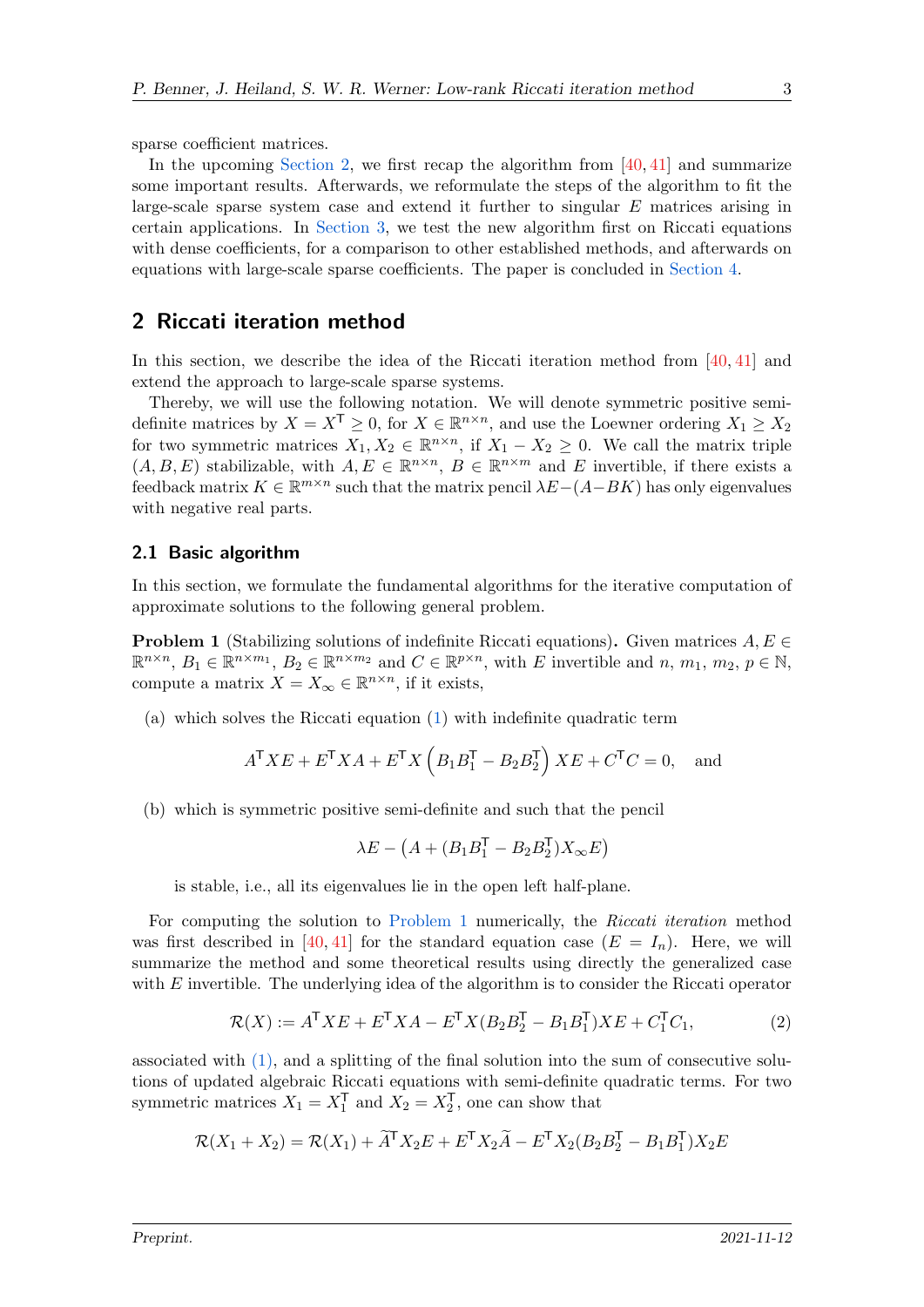<span id="page-3-1"></span>Algorithm 1: Riccati iteration (RI). **Input:**  $A, B_1, B_2, C, E$  from [\(1\),](#page-1-0) convergence tolerance  $\tau$ . **Output:** Stabilizing approximate solution  $X_k \approx X_\infty$  of [\(1\),](#page-1-0) with  $X_k = X_k^\mathsf{T} \geq 0$ . 1 Initialize  $X_0 = 0, k = 0$ . 2 repeat 3 Update the iteration matrix  $A_k = A + (B_1B_1^T - B_2B_2^T)X_kE$ . 4 Solve the definite Riccati equation  $A_k^{\mathsf{T}} W_{k+1} E + E^{\mathsf{T}} W_{k+1} A_k - E^{\mathsf{T}} W_{k+1} B_2 B_2^{\mathsf{T}} W_{k+1} E + \mathcal{R}(X_k) = 0$ for the stabilizing solution  $W_{k+1} \in \mathbb{R}^{n \times n}$ . 5 Update the solution matrix  $X_{k+1} = X_k + W_{k+1}$ . 6 if  $(A + B_1B_1^{\mathsf{T}}X_{k+1}E, B_2, E)$  is stabilizable then  $\tau$  | Increment  $k \leftarrow k+1$ . 8 else 9 error // There is no stabilizing  $X = X^T \ge 0$  that solves [\(1\).](#page-1-0) 10 end 11 until  $||B_1W_kE||_2 < \tau$ 

holds, where  $\widetilde{A} := A - (B_2 B_1^{\mathsf{T}} - B_1 B_1^{\mathsf{T}}) X_1 E$ . Accordingly, for  $X_2$  as a solution to the algebraic Riccati equation with negative semi-definite quadratic term

$$
0 = \mathcal{R}(X_1) + \widetilde{A}^{\mathsf{T}} X_2 E + E^{\mathsf{T}} X_2 \widetilde{A} - E^{\mathsf{T}} X_2 B_2 B_2^{\mathsf{T}} X_2 E,\tag{3}
$$

the residual reads

<span id="page-3-0"></span>
$$
\mathcal{R}(X_1 + X_2) = E^{\mathsf{T}} X_2 B_1 B_1^{\mathsf{T}} X_2 E.
$$

An iterative use of this relation [\(3\),](#page-3-0) together with the initial solution  $X_0 = 0$ , yields the Riccati iteration (RI) method. The resulting algorithm is given in [Algorithm 1.](#page-3-1)

The following proposition lays out the theoretical foundation of the Riccati iteration method.

<span id="page-3-2"></span>**Proposition 1** (Properties of the Riccati iteration [\[40,](#page-17-6) [41\]](#page-17-7)). If  $(A, B_2, E)$  is stabilizable,  $(A, C, E)$  has no unobservable purely imaginary modes and there exists a stabilizing solution  $X_{\infty} = X_{\infty}^{\mathsf{T}} \geq 0$  for [\(1\)](#page-1-0), then the following statements hold for the iteration in [Algorithm 1:](#page-3-1)

- (a)  $(A + B_1B_1^{\mathsf{T}}X_kE, B_2, E)$  is stabilizable for all  $k = 0, 1, \ldots,$
- (b)  $W_k = W_k^{\mathsf{T}} \geq 0 \text{ for all } k = 0, 1, ...,$
- (c) the eigenvalues of the matrix pencil  $\lambda E (A + B_1 B_1^T X_k E B_2 B_2 X_{k+1} E)$  lie in the left open half-plane for all  $k = 0, 1, \ldots$
- (d)  $\mathcal{R}(X_{k+1}) = E^{\mathsf{T}} W_{k+1} B_1 B_1^{\mathsf{T}} W_{k+1} E$  for all  $k = 0, 1, ...,$
- (e)  $X_{\infty} \geq ... \geq X_{k+1} \geq ... \geq X_1 \geq X_0 = 0$ ,
- (f) the iteration converges to the stabilizing solution of [\(1\)](#page-1-0),  $\lim_{k\to\infty} X_k = X_\infty$ , and
- (g) the convergence is locally quadratic.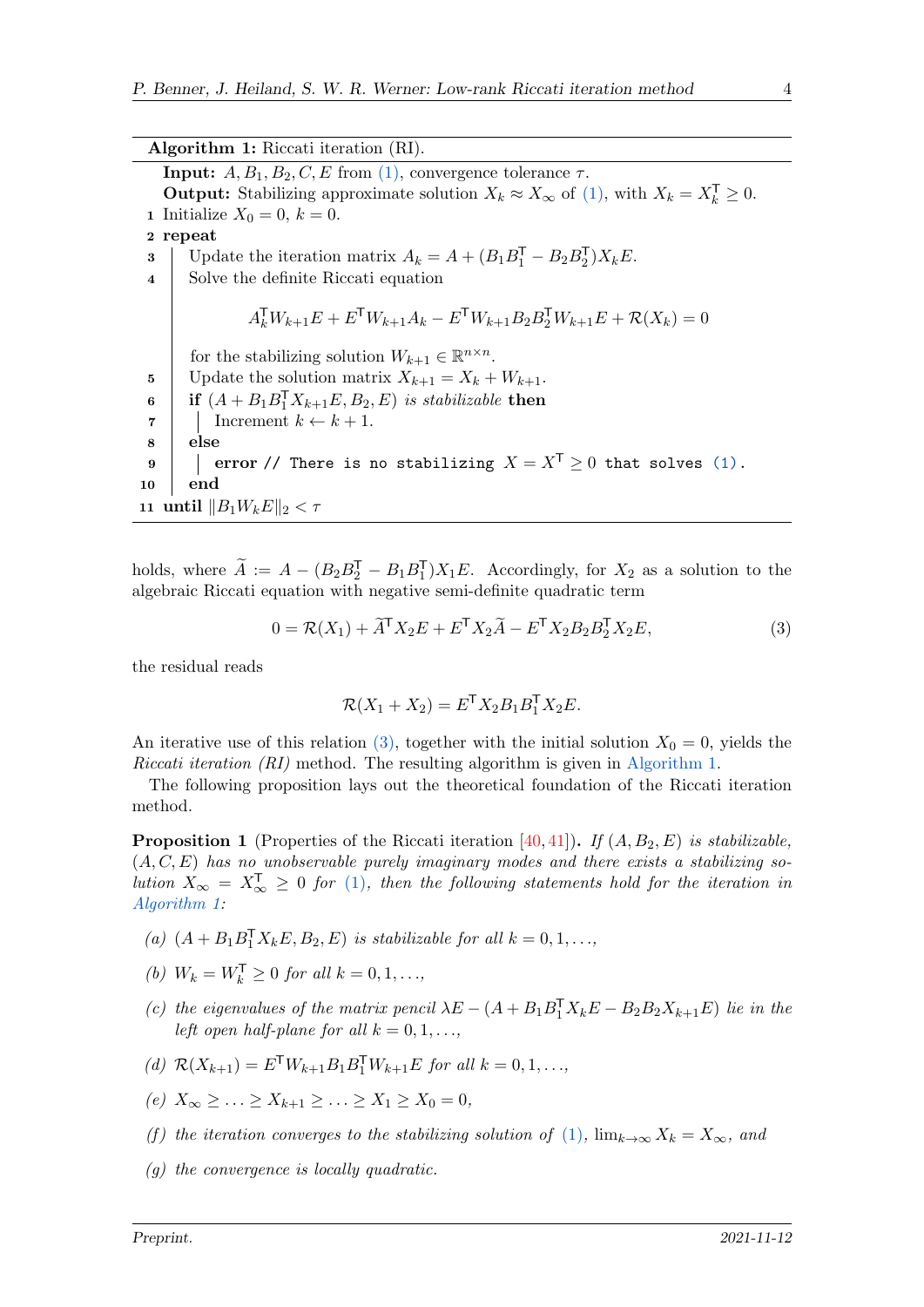Basically, the conditions of [Proposition 1](#page-3-2) guarantee convergence of the iterants to the desired solution of [Problem 1](#page-2-1) as well as the stabilization property for every intermediate iteration step. The following remark gives some insight about the convergence of the stabilizing solutions of [\(1\)](#page-1-0) and the convergence of the Riccati iteration.

Remark 1 (Definiteness of stabilizing solutions). In general, if a real stabilizing solution of  $(1)$  exists, it does not need to be symmetric positive semi-definite; see examples in [\[40\]](#page-17-6). Other approaches that rely on the underlying Hamiltonian matrix pencil of [\(1\)](#page-1-0) are capable of computing also indefinite stabilizing solutions. However, these are undesired in many applications. The Riccati iteration converges only if the stabilizing solution exists and it is symmetric positive semi-definite, which follows from Parts (e) and (f) of [Proposition 1](#page-3-2) and classical theory about the LQR/LQG Riccati equations that are solved in every iteration step.

#### 2.2 Factorized low-rank formulation for large-scale sparse equations

The Riccati iteration method in [Algorithm 1](#page-3-1) cannot be directly applied to the large-scale case. Most importantly, the iterants  $X_k$  will be dense  $n \times n$ -matrices such that memory will become a limiting factor already for moderate dimensions  $n$ . With the guarantee that all intermediate solutions  $X_k$  as well as all updates  $W_{k+1}$  are symmetric positive semi-definite (cf. Parts (a) and (e) of [Proposition 1\)](#page-3-2), the approximation by low-rank factorizations provides a potential remedy as in the symmetric semi-definite case; see, e.g.,  $[12, 21]$  $[12, 21]$  $[12, 21]$ . The basic idea is to rewrite the intermediate stages of the Riccati iteration via Cholesky-like low-rank factorizations such that  $X_k \approx Z_k Z_k^T$  and  $W_{k+1} \approx Y_{k+1} Y_{k+1}^T$ , with  $Z_k \in \mathbb{R}^{n \times r_k}$  and  $Y_{k+1} \in \mathbb{R}^{n \times q_{k+1}}$  for all  $k = 0, 1, \ldots$  and the relevant equations in terms of the factors  $Z_k$  and  $Y_k$ . In particular, with the intermediate solution in Step 6 of [Algorithm 1](#page-3-1) reformulated as

$$
Z_{k+1}Z_{k+1}^{\mathsf{T}} \approx X_{k+1} = X_k + W_{k+1} \approx Z_k Z_k^{\mathsf{T}} + Y_{k+1} Y_{k+1}^{\mathsf{T}} = \begin{bmatrix} Z_k & Y_{k+1} \end{bmatrix} \begin{bmatrix} Z_k^{\mathsf{T}} \\ Y_{k+1}^{\mathsf{T}} \end{bmatrix},
$$

we will develop an iteration for the solution factors without ever forming the full solution explicitly.

The residual Riccati equation in Step 4 of [Algorithm 1](#page-3-1) that defines the update  $W_{k+1}$  is given via

$$
A_k^{\mathsf{T}} W_{k+1} E + E^{\mathsf{T}} W_{k+1} A_k - E^{\mathsf{T}} W_{k+1} B_2 B_2^{\mathsf{T}} W_{k+1} E + \mathcal{R}(X_k) = 0,\tag{4}
$$

and we observe that

- 1. in the initial step with  $X_0 = 0$ , we have  $\mathcal{R}(X_0) = C^{\mathsf{T}} C$ , and
- 2. for all all further steps, with Part (d) of [Proposition 1,](#page-3-2) it holds

$$
\mathcal{R}(X_{k+1}) = E^{T} W_{k+1} B_1 B_1^{T} W_{k+1} E = \underbrace{\left(B_1^{T} W_{k+1} E\right)^{T}}_{\in \mathbb{R}^{n \times m_1}} \underbrace{\left(B_1^{T} W_{k+1} E\right)}_{\in \mathbb{R}^{m_1 \times n}},
$$

for all  $k = 0, 1, ...,$  and where  $W_{k+1} \approx Y_{k+1} Y_{k+1}^{\mathsf{T}}$ .

In both cases, this central step of the algorithm requires the solve of a standard (semidefinite) Riccati equation with low-rank factorized quadratic and constant terms. Accordingly, a low-rank factorized approximation to  $X_{k+1}$  can be computed by established Riccati equation solvers, like the LR-Newton-ADI method [\[20,](#page-15-1)[62\]](#page-18-3), RADI [\[11\]](#page-14-8), ILRSI [\[45\]](#page-17-9), or projection-based methods [\[35,](#page-16-7) [56\]](#page-18-4).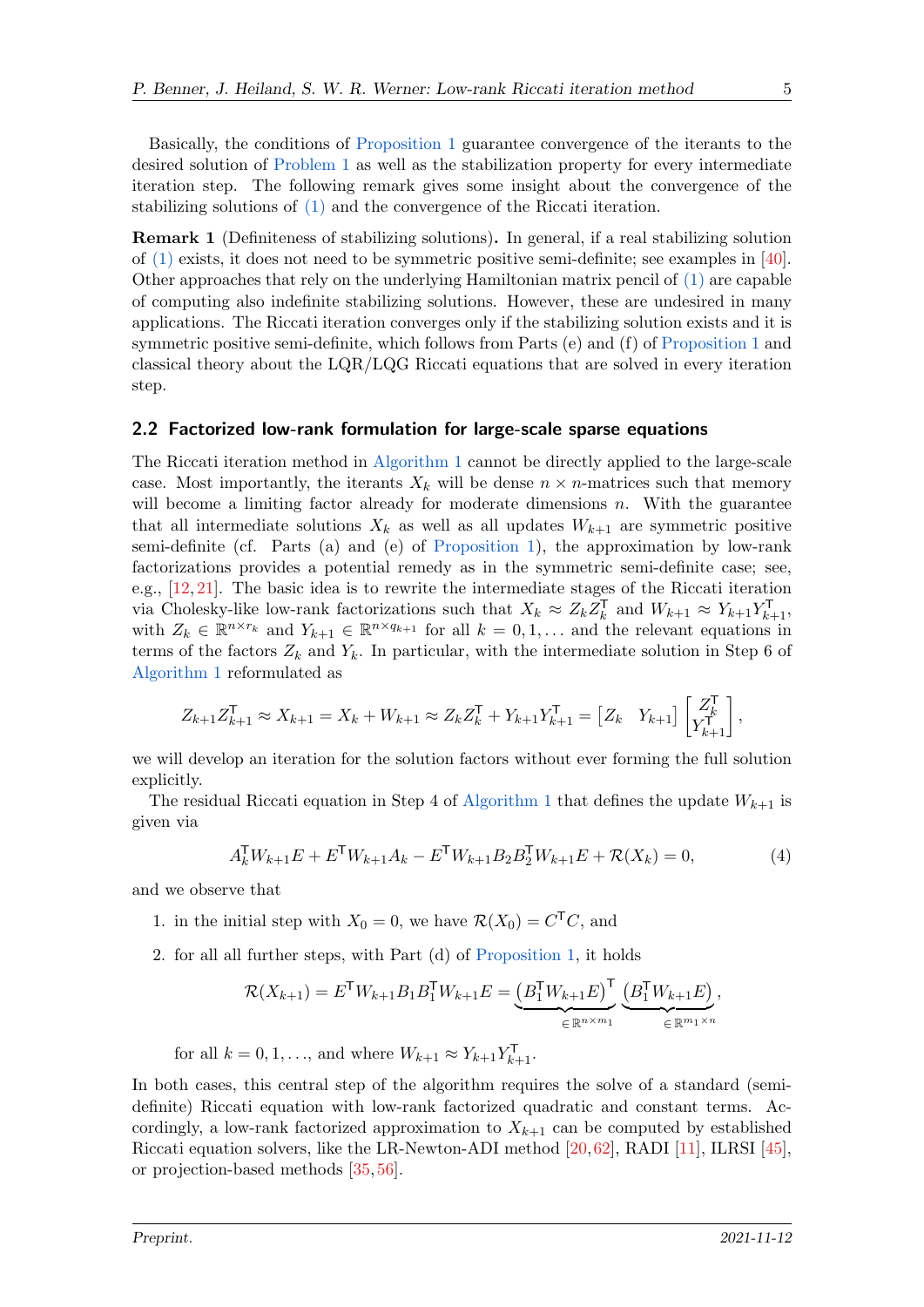#### Algorithm 2: Low-rank Riccati iteration (LR-RI).

<span id="page-5-0"></span>**Input:**  $A, B_1, B_2, C, E$  from [\(1\),](#page-1-0) convergence tolerance  $\tau$ .

**Output:** Low-rank factor  $Z_k$  s.t.  $Z_k Z_k^T \approx X_\infty$  is the stabilizing solution of [\(1\).](#page-1-0)

1 Solve the Riccati equation with negative semi-definite quadratic term

$$
A^{\mathsf{T}} W_0 E + E^{\mathsf{T}} W_0 A - E^{\mathsf{T}} W_0 B_2 B_2^{\mathsf{T}} W_0 E + C^{\mathsf{T}} C = 0,
$$

for the low-rank factor  $Y_0$  such that  $Y_0 Y_0^{\mathsf{T}} \approx W_0$ .

- **2** Initialize  $Z_0 = Y_0, U = [B_1 \ -B_2]$  and  $k = 0$ .
- $\texttt{3} \ \ \text{while} \ \Vert B_1^\mathsf{T} Y_k Y_k^\mathsf{T} E \Vert_2 \geq \tau \ \texttt{do}$
- 4 Set  $A_k = A UV_k^{\mathsf{T}}$  with the updated low-rank factor

$$
V_k = \begin{bmatrix} E^{\mathsf{T}} Z_k Z_k^{\mathsf{T}} B_1 & E^{\mathsf{T}} Z_k Z_k^{\mathsf{T}} B_2 \end{bmatrix}.
$$

5 Solve the Riccati equation with negative semi-definite quadratic term

$$
A_k^{\mathsf{T}} W_{k+1} E + E^{\mathsf{T}} W_{k+1} A_k - E^{\mathsf{T}} W_{k+1} B_2 B_2^{\mathsf{T}} W_{k+1} E + (E^{\mathsf{T}} W_k B_1) (E^{\mathsf{T}} W_k B_1)^{\mathsf{T}} = 0,
$$

for the low-rank factor  $Y_{k+1}$  with  $Y_{k+1}Y_{k+1}^{\mathsf{T}} \approx W_{k+1}$ .

6 Update  $Z_{k+1} = [Z_k \ Y_{k+1}]$  and increment  $k \leftarrow k+1$ .

```
7 end
```
Remark 2 (Low-rank solutions). By the low-rank structure of the right hand-side and the quadratic terms,  $m_1, m_2, p \ll n$ , we can also expect the solution and update terms to be well approximated by low-rank factors such that  $r_k, q_k \ll n$ ; see [\[10,](#page-14-10)[58\]](#page-18-5).

Combining all these ideas leads now to the low-rank Riccati iteration (LR-RI) method in [Algorithm 2.](#page-5-0) [Algorithm 2](#page-5-0) has been implemented for dense coefficients in the MORLAB toolbox [\[25,](#page-15-4) [26\]](#page-16-8) and for the large-scale sparse case in the M-M.E.S.S. toolbox [\[17,](#page-15-5) [53\]](#page-17-10).

Another difference of [Algorithm 2](#page-5-0) compared to [Algorithm 1](#page-3-1) is the stabilizability test for  $(A + B_1 B_1^{\mathsf{T}} X_{k+1} E, B_2, E)$ . This additional test is expensive in the large-scale setting but can, in principle, be omitted. In case of  $(A+B_1B_1^{\mathsf{T}}X_{k+1}E, B_2, E)$  not being stabilizable in intermediate steps, the iteration will diverge and there might be no stabilizing solutions for the intermediate Riccati equations with negative semi-definite quadratic terms anymore. The following remarks state further computational features of the new low-rank iteration method in [Algorithm 2.](#page-5-0)

Remark 3 (Unstable closed-loop matrix pencils). The intermediate closed-loop matrix pencils  $sE - A_k$  can potentially have unstable eigenvalues [\[41\]](#page-17-7). However, in case there exists a stabilizing solution  $X_{\infty} = X_{\infty}^{\mathsf{T}} \geq 0$  of [\(1\),](#page-1-0)  $(A_k, B_2, E)$  will be stabilizable. Many of the low-rank solvers for definite Riccati equations need a stabilizing initial solution or a corresponding feedback matrix. In the large-scale sparse case, this can be computed using a sparse eigenvalue solver to compute the eigenvectors corresponding to the unstable eigenvalues of  $sE - A_k$  and to apply a partial stabilization approach [\[9\]](#page-14-11) on the projected problem using the computed eigenvalue basis [\[5\]](#page-14-12). Note that if  $sE - A_{k_0}$  is stable for some  $k_0$  and the iteration converges, then  $sE - A_k$  will also be stable for all  $k \geq k_0$ ; cf. [Proposition 1.](#page-3-2)

Remark 4 (Solution of Riccati equations with positive semi-definite quadratic terms). The Riccati iteration method can be used as an alternative approach to solve Riccati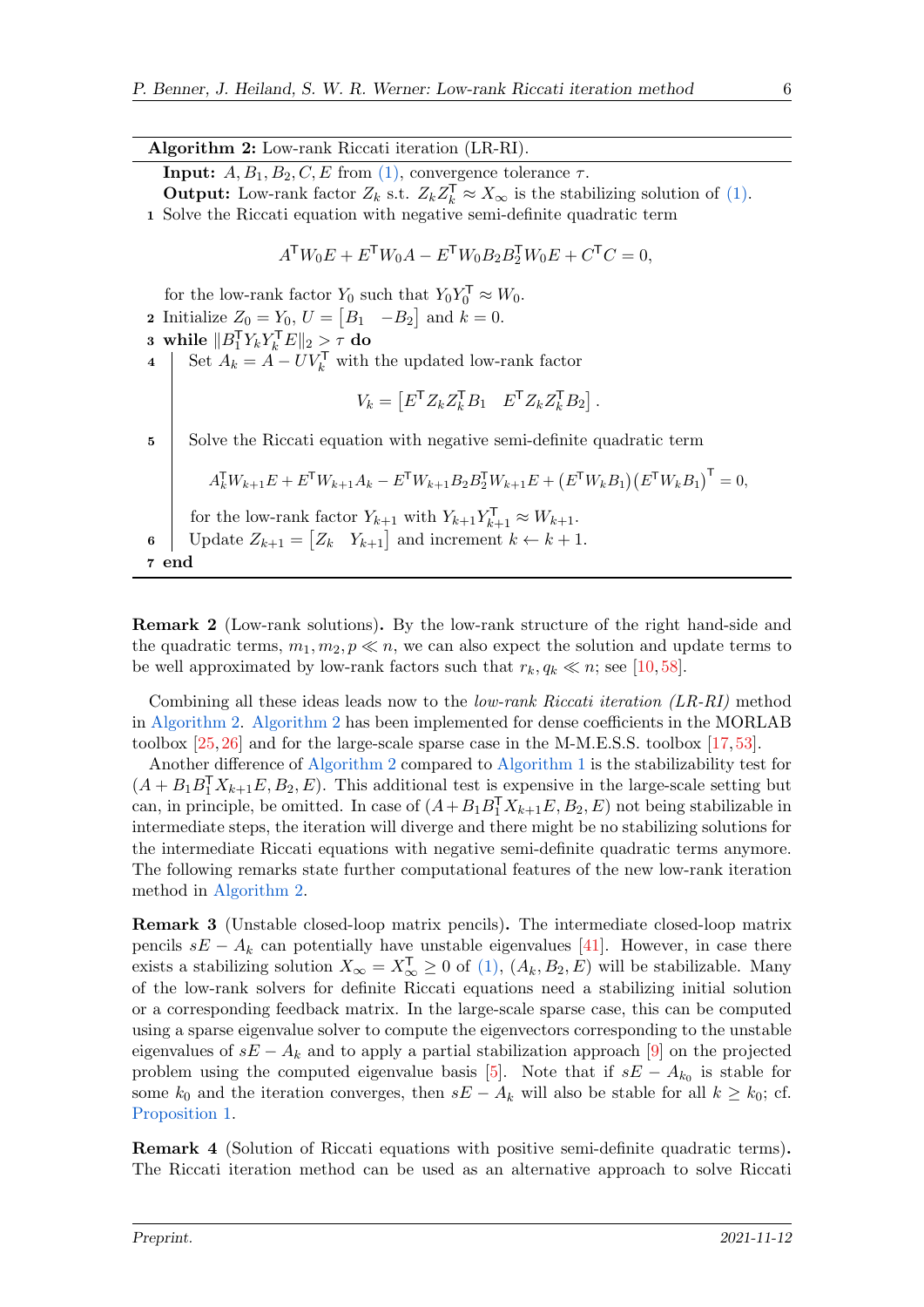equations with positive semi-definite quadratic terms by setting  $B_2 = 0$ :

$$
A^{\mathsf{T}} X E + E^{\mathsf{T}} X A + E^{\mathsf{T}} X B_1 B_1^{\mathsf{T}} X E + C^{\mathsf{T}} C = 0,
$$

which occur, for example, in  $[3, 28, 50]$  $[3, 28, 50]$  $[3, 28, 50]$  $[3, 28, 50]$  $[3, 28, 50]$ . A necessary condition for applying the Riccati iteration method is in this case the stability of the matrix pencil  $sE - A$ , since otherwise the stabilizability of  $(A, B_2, E)$  will never be fulfilled. This problem does not occur in the Newton iteration from  $[8, 22, 61]$  $[8, 22, 61]$  $[8, 22, 61]$  $[8, 22, 61]$  $[8, 22, 61]$ , where only a stabilizing initial feedback is needed.

## <span id="page-6-3"></span>2.3 Realization of linear solves in factored form

In general, the coefficients  $A_k = A + (B_1 B_1^{\mathsf{T}} - B_2 B_2^{\mathsf{T}}) X_k E$ , for  $k = 1, 2, ...,$  of the inter-mediate Riccati equations in Step 4 of [Algorithm 2](#page-5-0) are  $n \times n$ -matrices without sparsity structures such that an explicit realization would make the approach infeasible in the large-scale setting. In this case, the coefficients need to be rewritten as the sparse system matrix A plus low-rank update:

$$
A_k = A + (B_1 B_1^{\mathsf{T}} - B_2 B_2^{\mathsf{T}}) X_k E = A + [B_1 \quad -B_2] \begin{bmatrix} B_1^{\mathsf{T}} X_k E \\ B_2^{\mathsf{T}} X_k E \end{bmatrix} =: A + UV_k^{\mathsf{T}},\tag{5}
$$

with  $U, V_k \in \mathbb{R}^{n \times (m_1 + m_2)}$ , for all  $k = 1, 2, \dots$  Thereby, matrix-vector multiplications with  $A_k$  can be performed without resorting to an explicit formation of  $A_k$ .

For the use within sparse direct solvers, this factored representation of  $A_k$  can be exploited as follows. Consider the shifted linear system

<span id="page-6-4"></span><span id="page-6-0"></span>
$$
(\sigma E^{\mathsf{T}} - A_k^{\mathsf{T}})X = (\sigma E^{\mathsf{T}} - A^{\mathsf{T}} - V_k U^{\mathsf{T}})X = F,\tag{6}
$$

for a slim right-hand side  $F \in \mathbb{R}^{n \times \ell}$ , with  $\ell \ll n$ , and a shift  $\sigma \in \mathbb{C}$ . The solution of such linear systems [\(6\)](#page-6-0) are the backbone of standard iterative solvers for large-scale Riccati equations. By the Sherman-Morrison-Woodbury formula for matrix inversion [\[31\]](#page-16-9) and with the abbreviation  $\Phi(\sigma) := (\sigma E^{T} - A^{T})$ , the inverse of the shifted matrix in [\(6\)](#page-6-0) is given by

$$
\left(\Phi(\sigma) - V_k U^{\mathsf{T}}\right)^{-1} = \Phi(\sigma)^{-1} + \Phi(\sigma)^{-1} V_k \left(I_{m_1 + m_2} - U^{\mathsf{T}} \Phi(\sigma)^{-1} V_k\right)^{-1} U^{\mathsf{T}} \Phi(\sigma)^{-1},\tag{7}
$$

which actually amounts to 2 $\ell$  sparse linear solves with  $\sigma E^{\mathsf{T}} - A^{\mathsf{T}}$  and one solve with an  $(m_1 + m_2) \times (m_1 + m_2)$ -dimensional matrix. Thus, in a practical realization of [\(7\)](#page-6-1) for [\(6\),](#page-6-0) one would compute

<span id="page-6-1"></span>
$$
X = Z_1 + Z_2 (I_{m_1 + m_2} - U^{\mathsf{T}} Z_2)^{-1} U^{\mathsf{T}} Z_1,
$$

with  $(\sigma E^{\mathsf{T}} - A^{\mathsf{T}})Z_1 = F$ , and  $(\sigma E^{\mathsf{T}} - A^{\mathsf{T}})Z_2 = V_k$ .

An alternative to the Sherman-Morrison-Woodbury formula is the augmented matrix approach, which makes use of the *block matrix inversion formula*. This approach is, often times, more stable than the Sherman-Morrison-Woodbury formula. Thereby, the solution of [\(6\)](#page-6-0) is given as the solution of an augmented system of linear equations with

<span id="page-6-2"></span>
$$
\begin{bmatrix} \sigma E^{\mathsf{T}} - A^{\mathsf{T}} & V_k \\ U^{\mathsf{T}} & I_{m_1 + m_2} \end{bmatrix} \begin{bmatrix} X \\ X^{\perp} \end{bmatrix} = \begin{bmatrix} F \\ 0 \end{bmatrix}, \tag{8}
$$

where the lower block of the solution,  $X^{\perp}$ , is an auxiliary variable with no relevance for the solution. Under the assumption that U and  $V_k$  have much fewer columns than n, systems of the form  $(8)$  can still be solved with standard sparse solvers.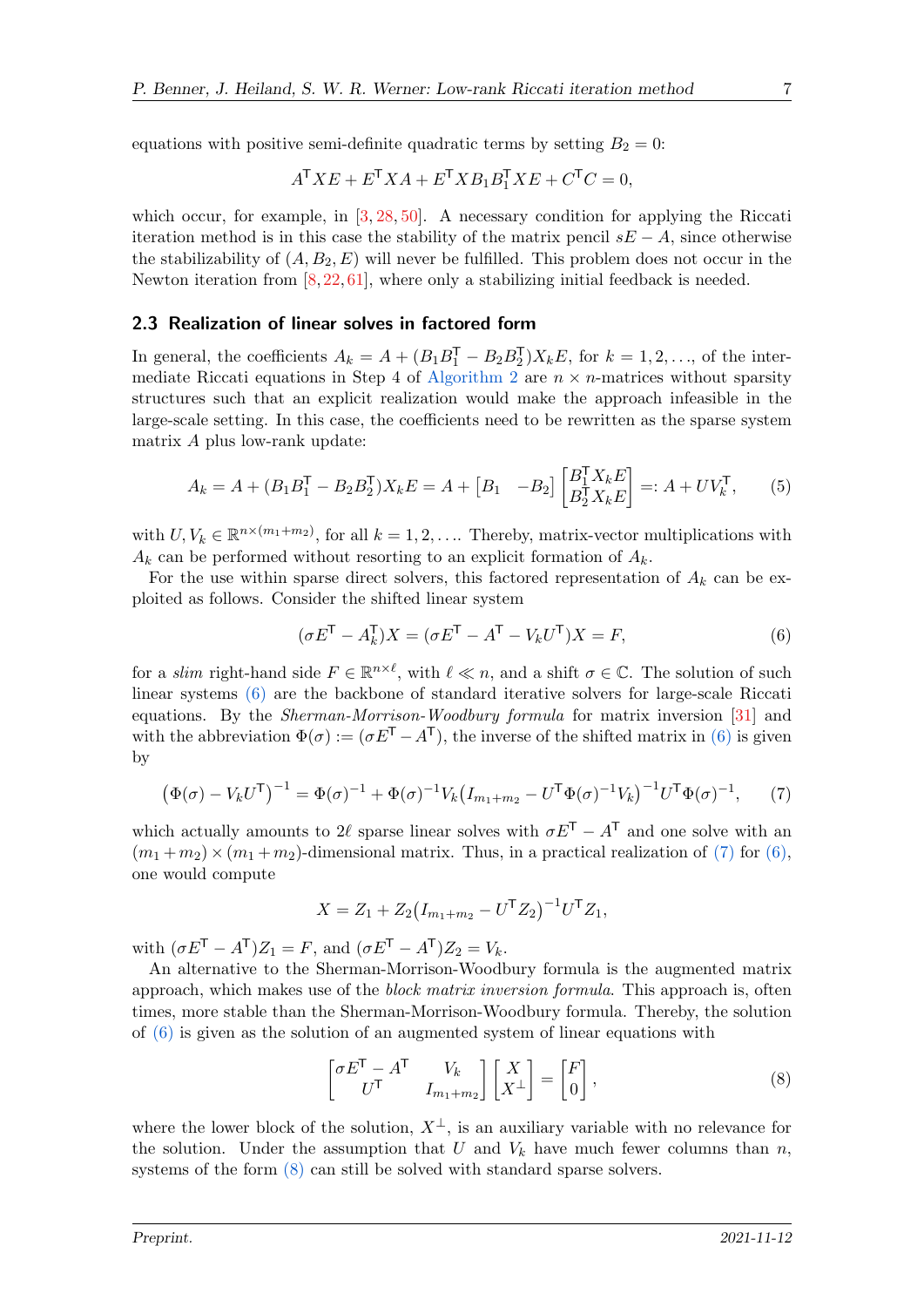## 2.4 Singular  $E$  matrices and projected Riccati equations

A regular occurring case in applications involves singular E matrices. These especially occur in control problems with differential-algebraic equations (DAEs). In general, the presence of singular E matrices changes the concepts of stabilizability of matrix pencils and solvability of Riccati equations; see, e.g., [\[15,](#page-15-6) [32,](#page-16-10) [48\]](#page-17-11) and references therein. However, in many cases, the singular part of  $E$  does not play any substantial role and it is actually enough to consider the solution of Riccati equations restricted to subspaces corresponding to the finite eigenvalues of the matrix pencil  $\lambda E - A$ , i.e., a restriction to the invertible part of E. This can be realized in two different concepts:

- 1. consider a projected version of the Riccati equation [\(1\)](#page-1-0) with additional constraints on the stabilizing solution,
- 2. consider a truncated version of the Riccati equation [\(1\).](#page-1-0)

In the following subsections, we consider first the general ideas for projected and truncated Riccati equations and, afterwards, the setup of incompressible flows as a particular example.

#### <span id="page-7-3"></span>2.4.1 Projected and truncated equations

In the first concept, appropriate spectral projections  $\mathcal{P}_r, \mathcal{P}_\ell \in \mathbb{R}^{n \times n}$  onto the right and left deflating subspaces corresponding to the finite eigenvalues of  $\lambda E - A$  are explicitly introduced in [\(1\)](#page-1-0) such that

<span id="page-7-0"></span>
$$
A^{\mathsf{T}} X E + E^{\mathsf{T}} X A + E^{\mathsf{T}} X \left( B_1 B_1^{\mathsf{T}} - B_2 B_2^{\mathsf{T}} \right) X E + \mathcal{P}_r^{\mathsf{T}} C^{\mathsf{T}} C \mathcal{P}_r = 0, \tag{9a}
$$

<span id="page-7-2"></span><span id="page-7-1"></span>
$$
\mathcal{P}_{\ell}^{\mathsf{T}} X \mathcal{P}_{\ell} = X, \tag{9b}
$$

needs to be solved instead. While in general, such projections  $\mathcal{P}_r, \mathcal{P}_\ell$  can be constructed using decompositions of the matrix pencil  $\lambda E - A$  that resemble the Weierstrass canonical form, they are in fact known for several specially structured problems that arise in the large-scale sparse setting; see [\[59\]](#page-18-6) and the examples in [\[23,](#page-15-7) [60\]](#page-18-7). Note that the E matrix in  $(9)$  is still singular, but the equation and its solutions are restricted to the appropriate underlying subspace. Iterative methods like [Algorithm 2](#page-5-0) can be used to solve  $(9)$ , where only the application of the spectral projections  $\mathcal{P}_r$  and  $\mathcal{P}_\ell$  is needed in the intermediate computational steps. This is also the common drawback of solving [\(9\),](#page-7-0) since the repeated application of the projections can quickly become expensive, especially in the large-scale sparse case.

The second concept of truncated Riccati equations is more commonly used in practice. Thereby, we consider in general Riccati equations of the form

$$
\widehat{A}^{\mathsf{T}}\widehat{X}\widehat{E} + \widehat{E}^{\mathsf{T}}\widehat{X}\widehat{A} + \widehat{E}^{\mathsf{T}}\widehat{X}\left(\widehat{B}_1\widehat{B}_1^{\mathsf{T}} - \widehat{B}_2\widehat{B}_2^{\mathsf{T}}\right)\widehat{X}\widehat{E} + \widehat{C}^{\mathsf{T}}\widehat{C} = 0,
$$
\n(10)

where the truncated matrices are constructed by

$$
\widehat{A} = W^{\mathsf{T}} A V, \quad \widehat{E} = W^{\mathsf{T}} E V, \quad \widehat{B} = W^{\mathsf{T}} B, \quad \widehat{C} = C V,\tag{11}
$$

with the coefficient matrices from [\(1\)](#page-1-0) and  $V, W \in \mathbb{R}^{n \times r}$ , basis matrices of the right and left deflating subspaces corresponding to the finite eigenvalues of  $\lambda E - A$ . By construction, the E matrix in  $(10)$  is nonsingular and the solution techniques mentioned so far for  $(1)$  can also be applied to  $(10)$ . These basis matrices V and W can be computed and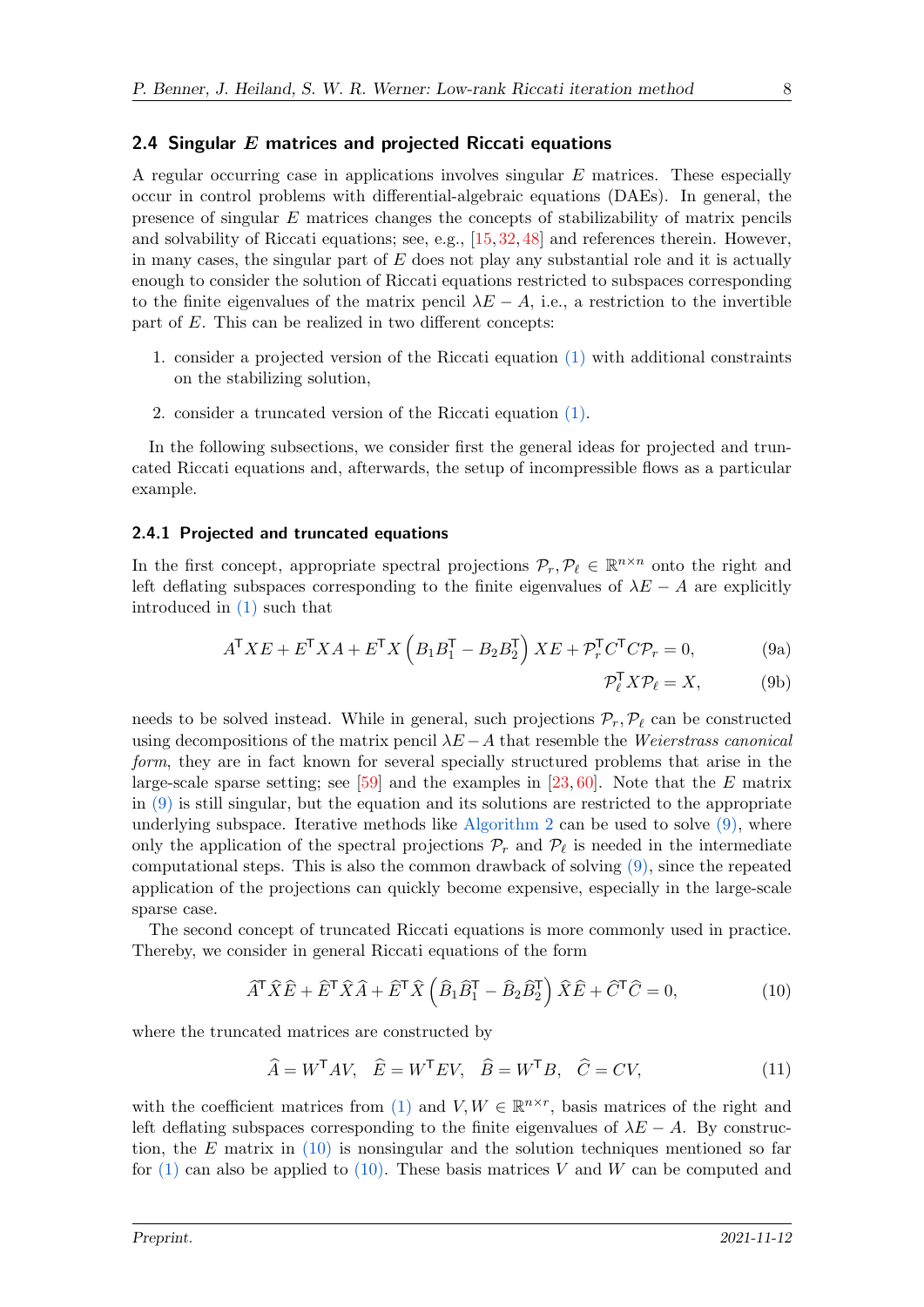applied explicitly to [\(1\)](#page-1-0) up to medium-scale sized coefficient matrices. This is backbone of the implementation of model reduction methods for descriptor systems in the MORLAB toolbox  $[25, 26]$  $[25, 26]$  $[25, 26]$  and explained, e.g., in  $[24]$ .

However, the explicit computation of the basis matrices  $V$  and  $W$  and of the resulting truncated coefficient matrices [\(11\)](#page-7-2) is usually not possible in the large-scale sparse setting because of computation time and memory limitations. In this case, for many special sparse structures, the truncated Riccati equation  $(10)$  can be realized implicitly during the computations, i.e., instead of applying [Algorithm 2](#page-5-0) directly to [\(10\),](#page-7-1) the original sparse coefficients from  $(1)$  are used and, by means of their structure, V and W are implicitly applied during the computational steps. Examples for this implicit truncation are given for different sparsity structures in [\[5,](#page-14-12)[30,](#page-16-11)[34,](#page-16-12)[54\]](#page-18-8), which are also implemented in the function handle framework of the M-M.E.S.S. toolbox [\[17,](#page-15-5) [53\]](#page-17-10). Consequently, the implementation of [Algorithm 2](#page-5-0) in the M-M.E.S.S. toolbox can make use of the implicit truncation in case of singular  $E$  matrices. As a particular example, the following subsection considers the case of structured coefficient matrices arising from incompressible flows.

#### <span id="page-8-4"></span>2.4.2 Implicit realization of truncations in case of flow problems

Riccati equations with indefinite quadratic terms  $(1)$  are of particular interest in the design of robust controllers for the stabilization of incompressible flows modeled by linearization of the Navier-Stokes equations [\[16\]](#page-15-9). We briefly touch this particular case as an example for implicit truncation since we will consider such a numerical example later. In this case, the coefficient matrices of [\(1\)](#page-1-0) are structured and given by

$$
A = \begin{bmatrix} \widetilde{A} & J^{\mathsf{T}} \\ J & 0 \end{bmatrix}, \quad E = \begin{bmatrix} \widetilde{E} & 0 \\ 0 & 0 \end{bmatrix}, \quad B_1 = \begin{bmatrix} \widetilde{B}_1 \\ 0 \end{bmatrix}, \quad B_2 = \begin{bmatrix} \widetilde{B}_2 \\ 0 \end{bmatrix}, \quad C = \begin{bmatrix} \widetilde{C} & 0 \end{bmatrix}, \tag{12}
$$

with  $\widetilde{E}$  symmetric and invertible. The key to implicitly truncate and project Riccati equations with coefficients like  $(12)$  is the *discrete Leray projection* 

<span id="page-8-2"></span><span id="page-8-1"></span><span id="page-8-0"></span>
$$
\Pi = I_{\tilde{n}} - \tilde{E}^{-1} J^{\mathsf{T}} (J \tilde{E}^{-1} J^{\mathsf{T}})^{-1} J; \tag{13}
$$

see [\[34\]](#page-16-12) for the most general case. Then, the truncated and projected Riccati equation that needs to be solved has the form

$$
\Pi^{\mathsf{T}} \widetilde{A}^{\mathsf{T}} \Pi \widehat{X} \widetilde{E} + \widetilde{E}^{\mathsf{T}} \widehat{X} \Pi^{\mathsf{T}} \widetilde{A} \Pi + \widetilde{E}^{\mathsf{T}} \widehat{X} \Pi^{\mathsf{T}} \left( \widetilde{B}_1 \widetilde{B}_1^{\mathsf{T}} - \widetilde{B}_2 \widetilde{B}_2^{\mathsf{T}} \right) \Pi \widehat{X} \widetilde{E} + \Pi^{\mathsf{T}} \widetilde{C}^{\mathsf{T}} \widetilde{C} \Pi = 0, \qquad (14)
$$

where  $\hat{X} = \Pi \hat{X} \Pi^{\mathsf{T}}$ ; see [\[16,](#page-15-9) Sec. 3.1] and [\[14\]](#page-15-10).

As mentioned in [Section 2.4.1,](#page-7-3) we can neither explicitly compute the matrices in [\(14\)](#page-8-1) nor the projection [\(13\).](#page-8-2) However, instead one can use the original coefficient matrices with their special structure  $(12)$ . As mentioned in [Section 2.3,](#page-6-3) we practically need to solve linear systems like [\(6\)](#page-6-0) in every step of the low-rank Riccati iteration. If we consider the coefficients of  $(14)$  in this setting, the low-rank update matrix  $(5)$  has the form

$$
\Pi^{\mathsf{T}} \widetilde{A}^{\mathsf{T}} \Pi + \widetilde{E}^{\mathsf{T}} \widehat{X}_k \Pi^{\mathsf{T}} (\widetilde{B}_1 \widetilde{B}_1^{\mathsf{T}} - \widetilde{B}_2 \widetilde{B}_2^{\mathsf{T}}) \Pi = \Pi^{\mathsf{T}} (\widetilde{A}^{\mathsf{T}} + \widetilde{E}^{\mathsf{T}} \widehat{X}_k (\widetilde{B}_1 \widetilde{B}_1^{\mathsf{T}} - \widetilde{B}_2 \widetilde{B}_2^{\mathsf{T}})) \Pi = \Pi^{\mathsf{T}} \widetilde{A}_k \Pi,
$$

where we also used that  $\widetilde{E}\Pi = \Pi^{\mathsf{T}}\widetilde{E}$  and  $\Pi^2 = \Pi$ . By observing that all occurring righthand sides will satisfy  $F = \Pi F$ , the solution of  $(\sigma \widetilde{E}^T - \Pi^T \widetilde{A}_k^T \Pi)X = F$  is alternatively given by

<span id="page-8-3"></span>
$$
\begin{bmatrix} \sigma \widetilde{E}^{\mathsf{T}} - \widetilde{A}^{\mathsf{T}} + \widetilde{E}^{\mathsf{T}} \widehat{X}_k (\widetilde{B}_1 \widetilde{B}_1^{\mathsf{T}} - \widetilde{B}_2 \widetilde{B}_2^{\mathsf{T}}) & -J^{\mathsf{T}} \\ -J & 0 \end{bmatrix} \begin{bmatrix} X \\ X^{\perp} \end{bmatrix} = \begin{bmatrix} F \\ 0 \end{bmatrix}, \tag{15}
$$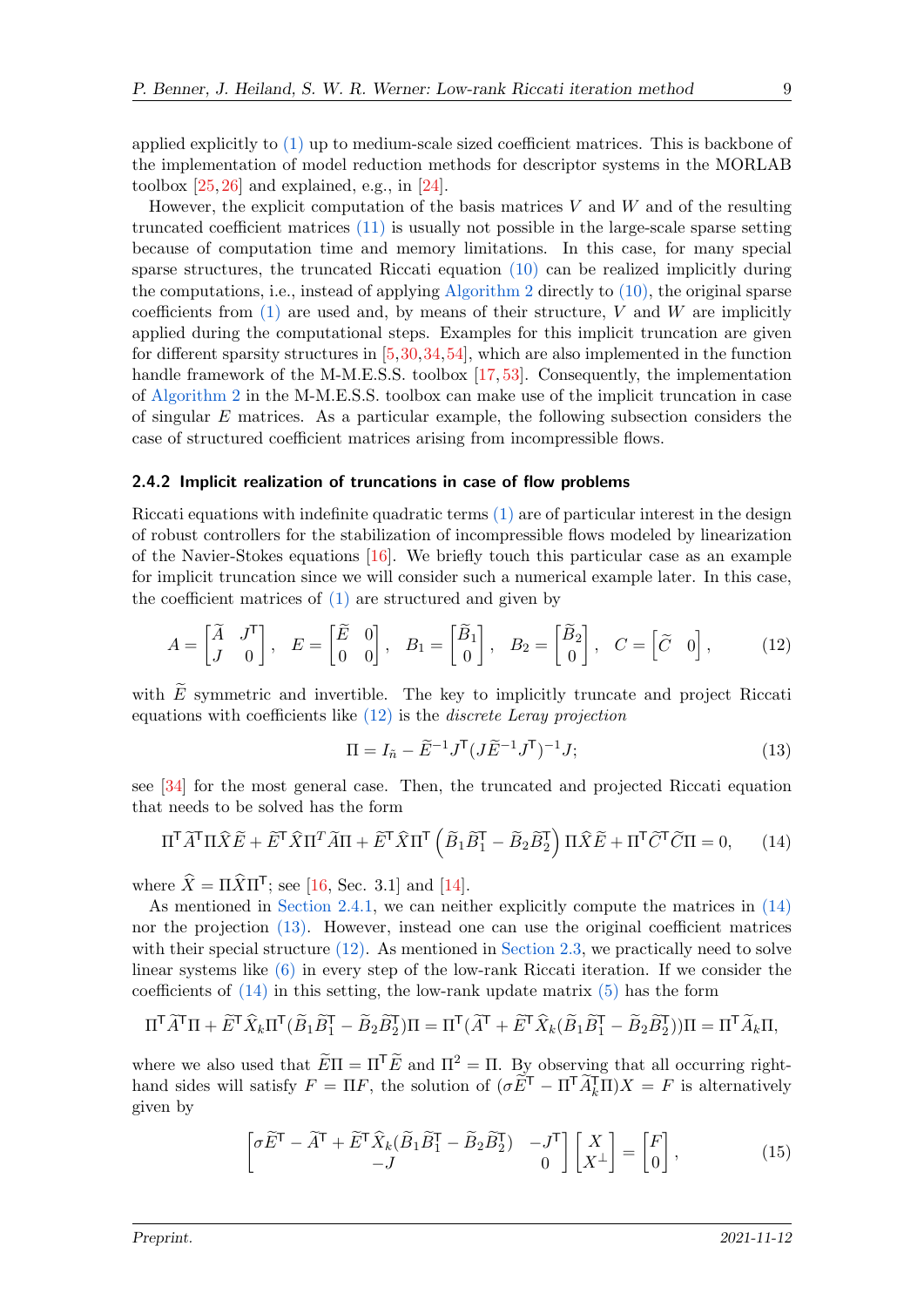|                     | $\boldsymbol{n}$ | m <sub>1</sub> | m <sub>2</sub> | $\boldsymbol{p}$ | $\#\lambda_{\text{unstab}}$ | data   | $\gamma$ |
|---------------------|------------------|----------------|----------------|------------------|-----------------------------|--------|----------|
| AC10                | 55               | 3              | $\overline{2}$ | 5                | $\overline{2}$              | dense  | 2.00     |
| CM <sub>6</sub>     | 960              | 1              | 1              | 3                | 76                          | dense  | 2.00     |
| rand <sub>512</sub> | 512              | $\overline{2}$ | 6              | 5                | 8                           | dense  | 8.00     |
| rand1024            | 1024             | $\overline{4}$ | $\mathfrak{D}$ | 3                | 6                           | dense  | 8.00     |
| rand2048            | 2048             | 3              | 3              | $\mathbf{1}$     | $\overline{2}$              | dense  | 7.00     |
| rand4096            | 4096             | $\overline{4}$ | 3              | 6                |                             | dense  | 10.00    |
| rail                | 79841            | 3              | 3              | 6                | 0                           | sparse | 2.00     |
| cylinderwake        | 47136            | 1              |                | 6                | 4                           | sparse | 50.00    |

<span id="page-9-1"></span>Table 1: Results for the aircraft and cable mass benchmarks.

where  $X^{\perp}$  is an auxiliary variable that does not play any role. This ensures that  $X = \Pi X$ as required during the iteration; see  $[34, \text{ Lem. } 5.2]$  $[34, \text{ Lem. } 5.2]$ ; and respects the sparsity structure of  $(12)$ , since  $(15)$  is actually given by

$$
\left(\sigma E^{T} - A^{T} + E^{T} \begin{bmatrix} \widehat{X}_{k} & 0 \\ 0 & 0 \end{bmatrix} (B_{1}B_{1}^{T} - B_{2}B_{2}^{T}) \right) \begin{bmatrix} X \\ X^{\perp} \end{bmatrix} = \begin{bmatrix} F \\ 0 \end{bmatrix},
$$

using the matrices from [\(12\).](#page-8-0)

## <span id="page-9-0"></span>3 Numerical experiments

The numerical experiments reported in this section have been executed on a machine with 2 Intel(R) Xeon(R) Silver 4110 CPU processors running at 2.10 GHz and equipped with 192 GB total main memory. The computer runs on CentOS Linux release 7.5.1804 (Core) with MATLAB 9.9.0.1467703 (R2020b).

The benchmark data used can be found in [Table 1,](#page-9-1) where the first four columns state the dimensions of the considered problem; cf. [\(1\);](#page-1-0)  $\#\lambda_{\text{unstab}}$  denotes the number of unstable eigenvalues of the matrix pencil  $sE - A$ , in the data column the example type is denoted with either dense or sparse, and  $\gamma$  is a constant multiplied with the disturbance term.  $\frac{1}{\gamma}B_1$ , such that the considered Riccati equations have symmetric positive semi-definite stabilizing solutions.

For the comparison of results between different algorithms and benchmarks, we will report different information about the performance of the applied solvers in upcoming tables such as the used iteration steps, the overall runtime in seconds, the rank of the resulting solution factor, the final normalized residual of the Riccati iteration as given by  $||B_1Y_kY_k^{\mathsf{T}}E||_2^2/||CC^{\mathsf{T}}||_2$ , the relative residual of the solution factor given by  $\|\mathcal{R}(Z_kZ_k^{\mathsf{T}})\|_2/\|Z_k^{\mathsf{T}}Z_k\|_2$  and the normalized residual of the solution factor computed as  $\|\mathcal{R}(Z_kZ_k^{\dagger})\|_2/\|\tilde{CC}^{\dagger}\|_2$  using the Riccati operator  $\mathcal R$  from [\(2\),](#page-2-2) and lastly the norm of the full solution  $||Z_k^{\mathsf{T}}Z_k||_2$ .

## Code and data availability

The source code of the implementations used to compute the presented results, the used data and computed results are available at

#### [doi:10.5281/zenodo.5155993](https://doi.org/10.5281/zenodo.5155993)

under the BSD-2-Clause license and authored by Steffen W. R. Werner.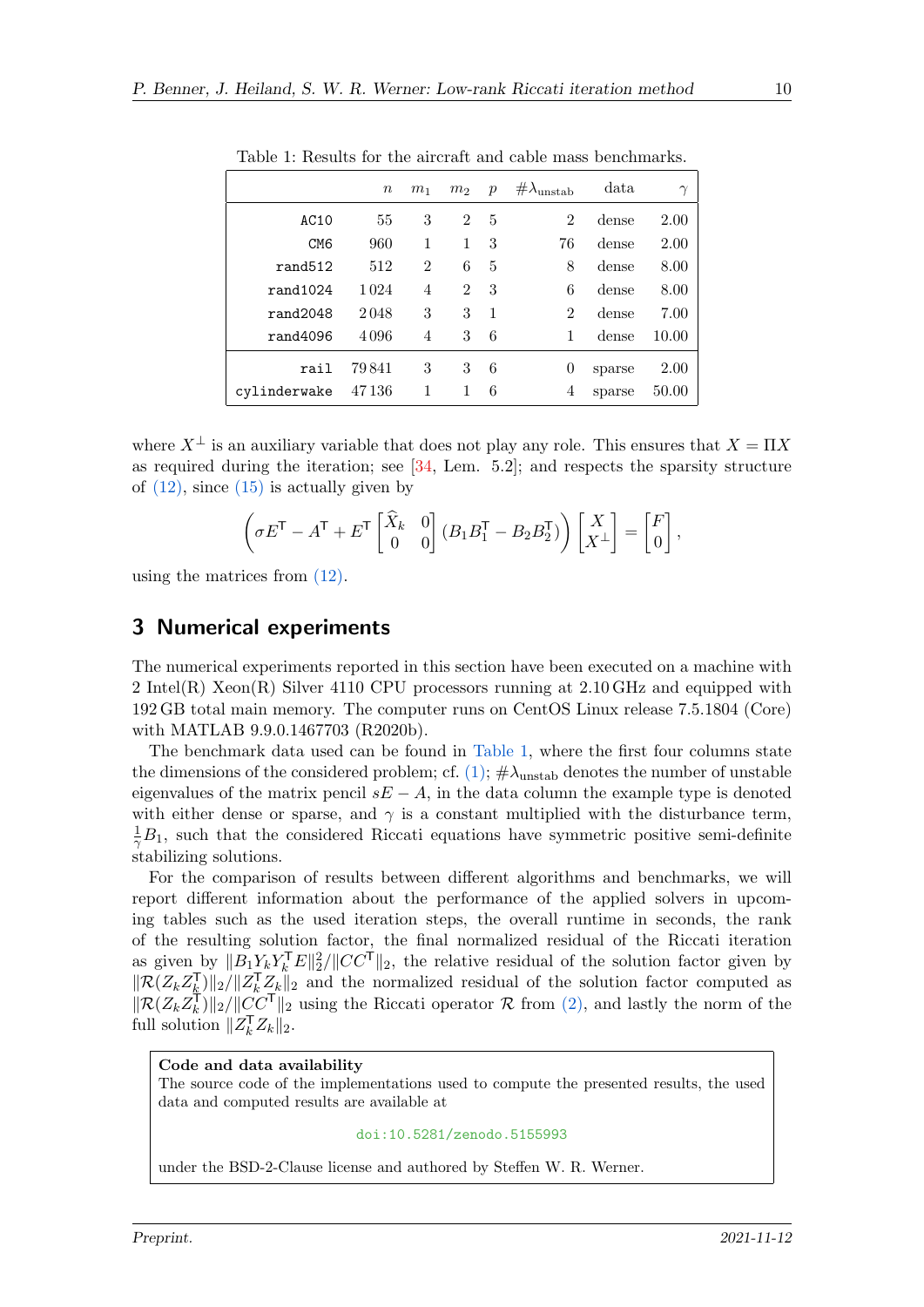|                             |               | AC10          |               |               | CM <sub>6</sub> |             |
|-----------------------------|---------------|---------------|---------------|---------------|-----------------|-------------|
|                             | LRRI          | <b>ICARE</b>  | <b>SIGN</b>   | LRRI          | <b>ICARE</b>    | <b>SIGN</b> |
| Iteration steps             | 5             |               | 19            | 4             |                 | 23          |
| Runtime (s)                 | 0.92801       | 0.47971       | 0.07705       | 29.9208       | 140.136         | 7.24722     |
| Rank $Z_k$                  | 53            | 55            | 55            | 569           | 758             | 781         |
| Final res.                  | $5.545e - 25$ |               |               | $1.873e-15$   |                 |             |
| Relative res.               | $2.599e-07$   | $9.617e-10$   | $1.183e - 09$ | $1.910e - 09$ | $5.019e - 08$   | $2.125e-07$ |
| Normalized res.             | $1.554e-03$   | $5.752e - 06$ | $7.074e - 06$ | $1.667e - 05$ | $4.381e-04$     | $1.855e-03$ |
| $\ Z_k^{\mathsf{T}}Z_k\ _2$ | $1.457e+01$   | $1.457e+01$   | $1.457e+01$   | $1.253e+04$   | $1.253e+04$     | $1.253e+04$ |

<span id="page-10-0"></span>Table 2: Results for the aircraft and cable mass benchmarks.

## 3.1 Factorized method for dense examples

Before we actually consider the large-scale sparse case, we test the new method from [Algorithm 2](#page-5-0) on medium-scale dense benchmarks and compare the results with two other commonly known solvers that can be applied to [\(1\).](#page-1-0) We use the dense low-rank factor ver-sion of [Algorithm 2](#page-5-0) as implemented in  $m$ **l** icare ric fac of [\[25\]](#page-15-4), which we denote further on as LRRI, but we replace the internal Riccati equation solver by the factorized sign func-tion approach [\[13\]](#page-14-6) implemented in the very same toolbox [\[25\]](#page-15-4) as  $m$ -caredl sgn fac. For comparison, we use the Hamiltonian eigenvalue approach from  $[4]$  as it is implemented in the new MATLAB function icare from the Control System Toolbox™, further denoted by ICARE, and the classical (unfactorized) sign function solver [\[51\]](#page-17-5) from the MORLAB toolbox [\[25\]](#page-15-4) in ml caredl sgn, further on as SIGN. Since SIGN and ICARE can only compute unfactorized solutions of [\(1\),](#page-1-0) we perform eigendecompisitions of the computed solutions to check the positive semi-definiteness and to compute low-rank approximations of the solutions by truncating all components corresponding to non-positive eigenvalues.

Considering the benchmarks, the first two data sets in [Table 1](#page-9-1) are practical examples taken from [\[43\]](#page-17-12), where AC10 is an aircraft model and CM6 a cable mass model with low damping. The data was taken over with exactly the same naming as given in [\[43\]](#page-17-12), where we have set  $C = C_1$ . The results of the different algorithms on these two data sets are shown in [Table 2.](#page-10-0) First, we recognize that for AC10, LRRI performs visibly worse than the other two approaches in terms of accuracy, since we are loosing three orders of magnitude in the relative and normalized residuals. We assume this comes from the bad conditioning of the A matrix in this example and the repeated solution of Riccati equations with the matrix. However, for the CM6 example, this turned around, as LRRI performs now an order of magnitude better than ICARE and two orders better than SIGN. Concerning the computation times we see that LRRI performs reasonably well thanks to the efficient inner Riccati equation solver. While on the smaller data set AC10, the runtime of LRRI is in the same order of magnitude as ICARE, LRRI is already four times faster than ICARE for CM6. We are not able to outperform SIGN with LRRI in these examples.

To further investigate accuracy and performance of LRRI, we created random examples denoted by rand\* in [Table 1](#page-9-1) using the randn function in MATLAB. The results of the computations can be found in [Tables 3](#page-11-0) and [4.](#page-11-1) Overall, LRRI competes very well against ICARE and SIGN in terms of accuracy. For all four presented random examples, the residuals of the solution factors lie in the same order of magnitude for all methods with only minor exceptions. In terms of runtimes, we see the same relations that we already recognized in [Table 2.](#page-10-0) LRRI easily outperforms ICARE due to its efficient inner factorized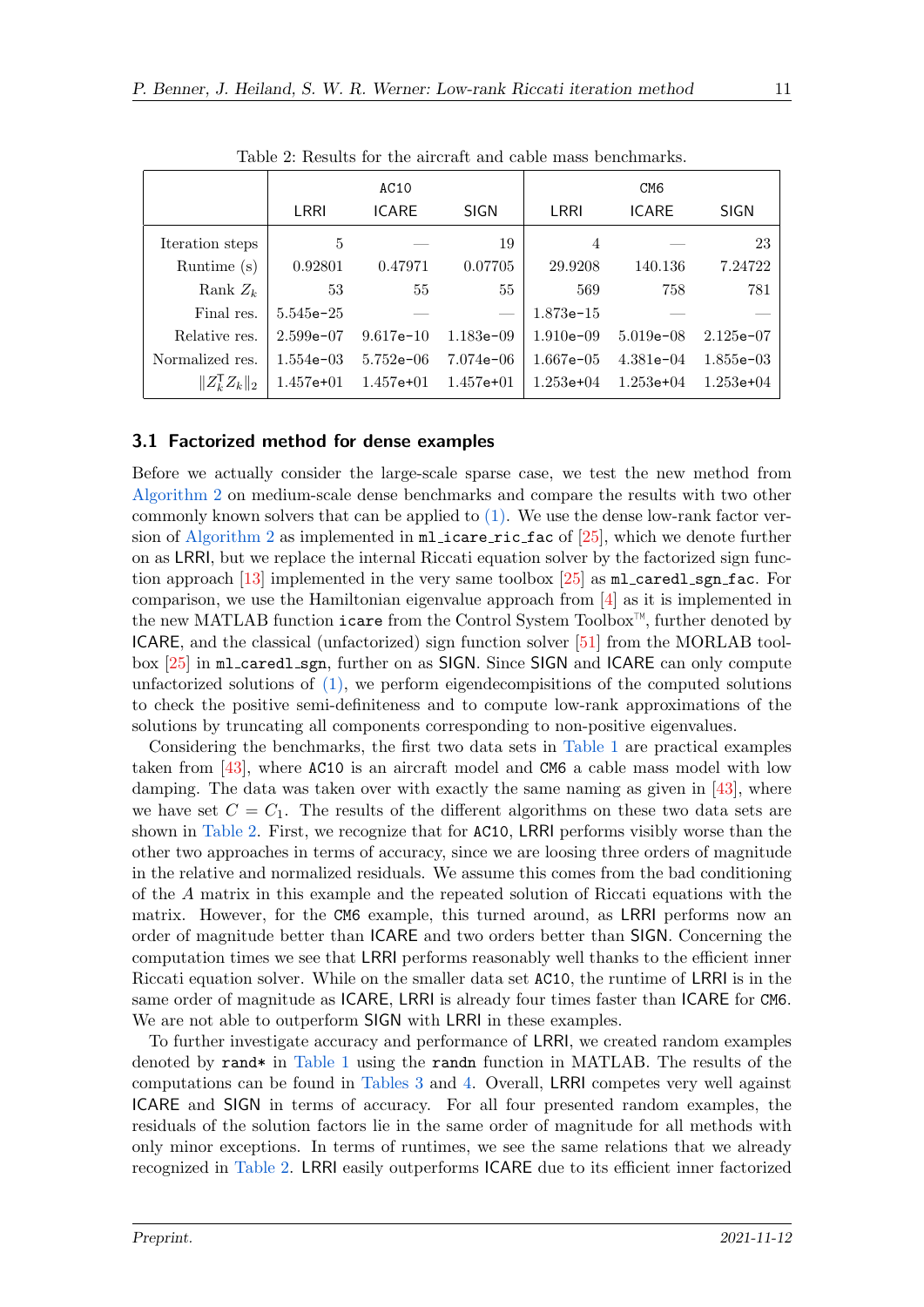|                             |               | rand <sub>512</sub> |             |             | rand1024     |               |
|-----------------------------|---------------|---------------------|-------------|-------------|--------------|---------------|
|                             | LRRI          | <b>ICARE</b>        | <b>SIGN</b> | LRRI        | <b>ICARE</b> | <b>SIGN</b>   |
| Iteration steps             | 8             |                     | 14          |             |              | 8             |
| Runtime (s)                 | 6.94609       | 23.0720             | 1.39393     | 10.3911     | 217.230      | 2.96977       |
| Rank $Z_k$                  | 96            | 298                 | 294         | 89          | 522          | 512           |
| Final res.                  | $7.889e - 23$ |                     |             | $2.600e-14$ |              |               |
| Relative res.               | $7.544e-10$   | $2.926e-11$         | $3.508e-11$ | $6.737e-11$ | $6.980e-11$  | $1.074e - 10$ |
| Normalized res.             | $3.930e-10$   | $1.524e-11$         | $1.827e-11$ | $6.164e-12$ | $6.387e-12$  | $9.830e-12$   |
| $  Z_k^{\mathsf{T}}Z_k  _2$ | $3.202e+02$   | $3.202e+02$         | $3.202e+02$ | $1.058e+02$ | $1.058e+02$  | $1.058e+02$   |

<span id="page-11-0"></span>Table 3: Results for the smaller random examples.

|                             | rand2048      |               |                          | rand4096      |                |               |
|-----------------------------|---------------|---------------|--------------------------|---------------|----------------|---------------|
|                             | LRRI          | <b>ICARE</b>  | <b>SIGN</b>              | LRRI          | <b>ICARE</b>   | <b>SIGN</b>   |
| Iteration steps             | 5             |               | 11                       | 4             |                | 9             |
| Runtime (s)                 | 34.8321       | 2043.78       | 21.4784                  | 139.670       | 16042.8        | 125.835       |
| Rank $Z_k$                  | 59            | 992           | 967                      | 72            | 1984           | 1961          |
| Final res.                  | $2.450e - 21$ |               | $\overline{\phantom{a}}$ | $2.000e - 14$ |                |               |
| Relative res.               | $4.997e-10$   | $2.977e-10$   | $1.628e-10$              | $1.811e-10$   | $1.804e - 0.9$ | $1.813e-10$   |
| Normalized res.             | $3.402e-11$   | $2.027e - 11$ | $1.108e-11$              | $2.812e-11$   | $2.803e-10$    | $2.816e - 11$ |
| $\ Z_k^{\mathsf{T}}Z_k\ _2$ | $1.642e+02$   | $1.642e+02$   | $1.642e+02$              | $6.760e+02$   | $6.760e+02$    | $6.760e+02$   |

<span id="page-11-1"></span>Table 4: Results for the larger random examples.

sign function solver. For increasing problem size also this speed-up tremendously increases further up to the largest example rand4096, where LRRI is 113 times faster than ICARE. Compared to SIGN, LRRI is still not able to outperform the classical sign function iteration method. However, we can observe that the difference in runtimes is getting smaller and smaller, i.e., we can expect LRRI to outperform SIGN for larger problems. Also, these results reveal the strong dependence of LRRI on the inner Riccati equation solver and the power that comes from the ability to use sophisticated implementations for the inner Riccati equations with negative semi-definite quadratic terms.

# 3.2 Low-rank approach for large-scale sparse examples

Now we come to the case of large-scale sparse Riccati equations with indefinite quadratic terms. The LRRI method from [Algorithm 2](#page-5-0) is to our knowledge the only method suited to solve equations like [\(1\)](#page-1-0) in the large-scale sparse setting. Therefor, we cannot compare our results to other methods. However, from the previous section we expect LRRI to yield reasonable accurate results in comparison to alternative Riccati equation solvers and the runtimes to be mainly depend on the inner Riccati equation solver. We use the implementation of LRRI from [\[53\]](#page-17-10) with the option to have RADI [\[11\]](#page-14-8) or LR-Newton-ADI [\[20\]](#page-15-1) as inner solvers or to switch between them during runtime if suitable.

As first example, we consider the optimal cooling problem of a steel profile; see, e.g., [\[52\]](#page-17-13); with the data available in [\[53\]](#page-17-10). For the different matrices in the quadratic term of  $(1)$ , we consider the boundary control of the three lower segments of the profile edges as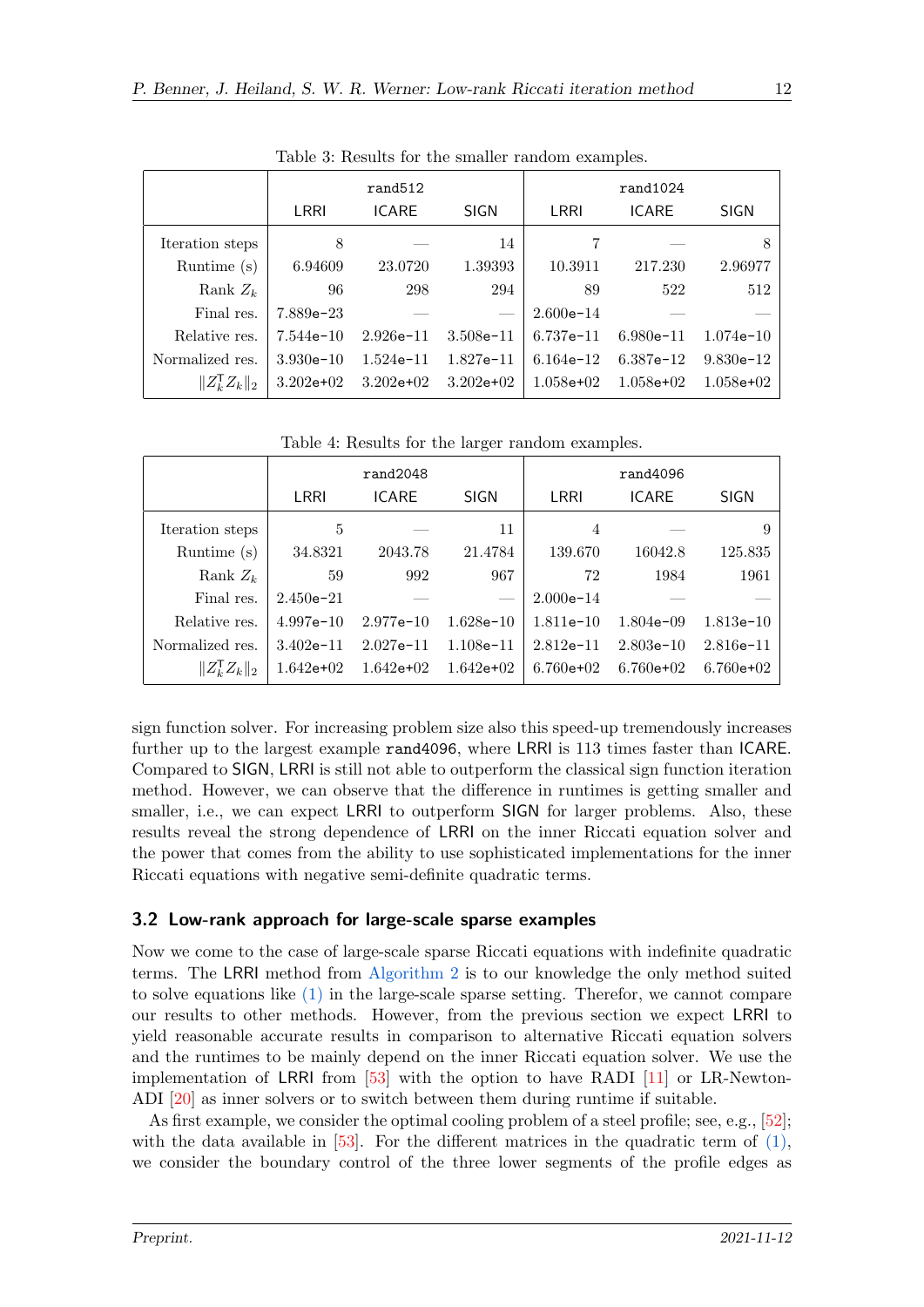|                             | rail          | cylinderwake   |
|-----------------------------|---------------|----------------|
| Iteration steps             | 3             | 3              |
| Runtime (s)                 | 72.7378       | 3469.59        |
| Rank $Z_k$                  | 169           | 418            |
| Final res.                  | $1.297e-19$   | $2.184e - 21$  |
| Relative res.               | $2.125e - 21$ | $1.996e-14$    |
| Normalized res.             | $9.766e - 11$ | $1.622e - 0.3$ |
| $  Z_k^{\mathsf{T}}Z_k  _2$ | $6.866e+11$   | $5.056e+08$    |

<span id="page-12-0"></span>Table 5: Results of LRRI for the large-scale sparse examples.



<span id="page-12-1"></span>Figure 1: Convergence of Riccati iteration and inner solvers for the rail example.

disturbances to give us  $B_1$  and the rest to be control inputs in  $B_2$ . The resulting dimensions are given in [Table 1.](#page-9-1) For LRRI, we use only the RADI method as inner Riccati equation solver and the results of the iteration can be seen in the rail column of [Table 5.](#page-12-0) The iteration converges quickly and yields a very accurate solution of low rank. The behavior of the outer and inner iteration methods is shown in terms of normalized residuals in [Figure 1.](#page-12-1) For all solvers, the same convergence tolerance has been used.

As second example, we consider the laminar flow in a wake with a cylinder obstacle at Reynolds number 60, as described in [\[16\]](#page-15-9) and with the data available at [\[33\]](#page-16-13). The example has two inputs modeling the suction and injection of fluid at the back of the cylinder placed in the beginning of the wake. We consider the case that one of the outlets is defect and produces only noise that needs to be compensated. Therefor, the defect outlet gives us the  $B_1$  matrix and the control outlet gives us the matrix  $B_2$ . Also, the considered Riccati equation has exactly the structure as in  $(12)$  resulting from the underlying dynamical system of differential-algebraic equations. Therefor, we use the implicit truncation approach mentioned in [Section 2.4.2,](#page-8-4) which is implemented in the dae 2 function handles in [\[53\]](#page-17-10). Also, we note that the matrix pencil of this example has unstable eigenvalues. Since RADI is difficult to use for such a problem since it needs a stabilizing initial solution that produces a positive semi-definite residual in the Riccati operator, we switch only for the first iteration step of LRRI to the LR-Newton-ADI method and use a stabilizing Bernoulli feedback the same way as in  $[5]$ . The results of LRRI can be seen in the cylinderwake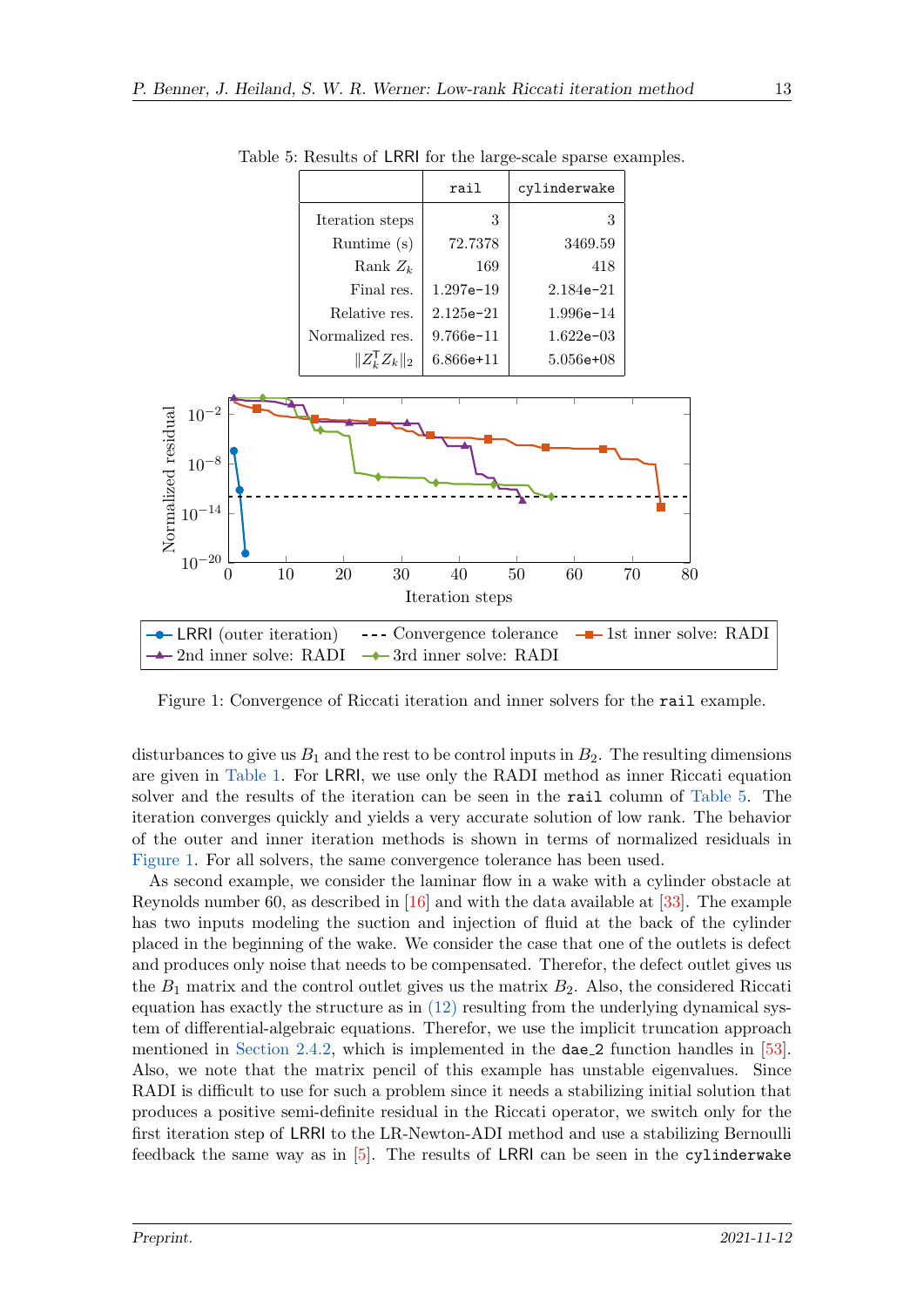

<span id="page-13-1"></span>Figure 2: Convergence of Riccati iteration and inner solvers for the cylinder wake example.

column of [Table 5](#page-12-0) and the normalized residuals of the outer and inner iterations are shown in [Figure 2.](#page-13-1) While the relative residual is comfortably small again for this example due to the very large norm of the stabilizing solution, the normalized residual is still quite high. This likely comes from the general bad conditioning of the problem and the small norm of the right-hand side matrix. But overall, the computed solution has been obtained with reasonable accuracy and in a reasonable amount of time.

# <span id="page-13-0"></span>4 Conclusions

We have developed a low-rank iterative method for solving large-scale sparse Riccati equations with indefinite quadratic terms, which is based on solutions of Riccati equations with negative semi-definite quadratic terms. Numerical examples have illustrated that, in the dense case, we can expect a similar accuracy and good performance in comparison to other established Riccati equation solvers, and that for large-scale sparse equations, the method also yields reasonably good results. We have also extended the LR-RI approach to indefinite algebraic Riccati equations related to descriptor systems with singular E matrix.

To our knowledge, the low-rank Riccati iteration is currently the only approach to solve Riccati equations with indefinite quadratic terms in the large-scale sparse case. Another idea that might be directly extendable to this problem are projection-based methods. However, a problem occurring already in the case of classical Riccati equations with semidefinite quadratic terms is the solvability of the projected equations. Only recently, new results have been obtained under which conditions constructed projection spaces preserve the existence of stabilizing solutions in projected Riccati equations with negative semidefinite quadratic terms [\[63\]](#page-18-9). This problem becomes even more complicated when dealing with Riccati equations with indefinite quadratic terms, and so far, there are neither theoretical nor numerical results available considering this.

# Acknowledgment

All authors have been supported by the German Research Foundation (DFG) Research Training Group 2297 "MathCoRe", Magdeburg.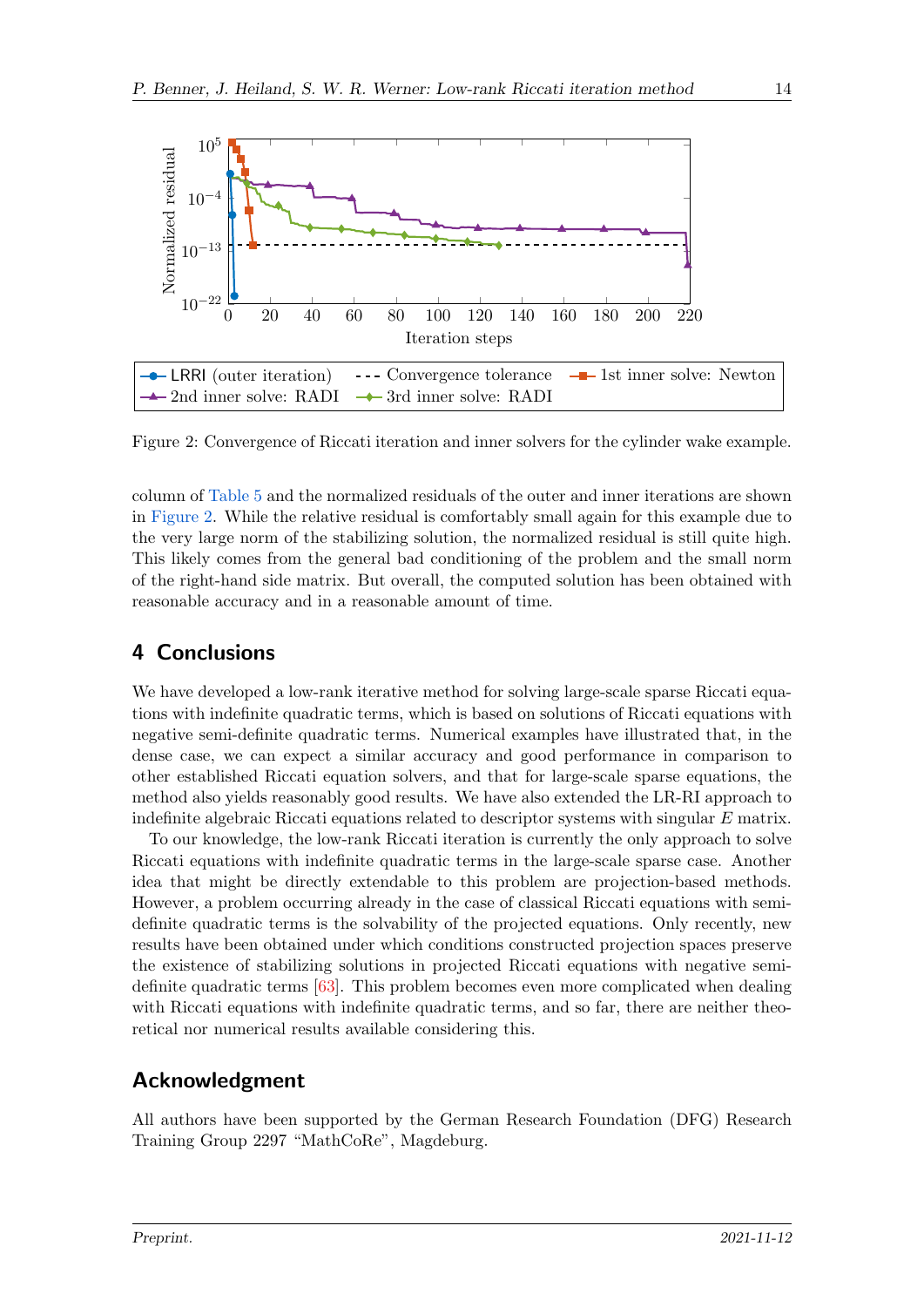## **References**

- <span id="page-14-3"></span>[1] G. S. Ammar, P. Benner, and V. Mehrmann. A multishift algorithm for the numerical solution of algebraic Riccati equations. Electron. Trans. Numer. Anal., 1:33–48, 1993. URL: [https://etna.math.kent.edu/volumes/1993-2000/vol1/abstract.](https://etna.math.kent.edu/volumes/1993-2000/vol1/abstract.php?vol=1&pages=33-48) [php?vol=1&pages=33-48](https://etna.math.kent.edu/volumes/1993-2000/vol1/abstract.php?vol=1&pages=33-48).
- <span id="page-14-0"></span>[2] B. D. O. Anderson and J. B. Moore. Optimal Control: Linear Quadratic Methods. Prentice-Hall, Englewood Cliffs, NJ, 1990.
- <span id="page-14-1"></span>[3] B. D. O. Anderson and B. Vongpanitlerd. Network Analysis and Synthesis: A Modern Systems Approach. Networks Series. Prentice-Hall, Englewood Cliffs, NJ, 1972.
- <span id="page-14-4"></span>[4] W. F. Arnold and A. J. Laub. Generalized eigenproblem algorithms and software for algebraic Riccati equations. Proc. IEEE, 72(12):1746–1754, 1984. [doi:10.1109/](https://doi.org/10.1109/PROC.1984.13083) [PROC.1984.13083](https://doi.org/10.1109/PROC.1984.13083).
- <span id="page-14-12"></span>[5] E. Bänsch, P. Benner, J. Saak, and H. K. Weichelt. Riccati-based boundary feedback stabilization of incompressible Navier-Stokes flows. SIAM J. Sci. Comput., 37(2):A832–A858, 2015. [doi:10.1137/140980016](https://doi.org/10.1137/140980016).
- <span id="page-14-2"></span>[6] T. Başar and J. Moon. Riccati equations in Nash and Stackelberg differential and dynamic games. IFAC-PapersOnLine, 50(1):9547-9554, 2017. [doi:10.1016/j.ifacol.](https://doi.org/10.1016/j.ifacol.2017.08.1625) [2017.08.1625](https://doi.org/10.1016/j.ifacol.2017.08.1625).
- <span id="page-14-5"></span>[7] P. Benner. Contributions to the Numerical Solution of Algebraic Riccati Equations and Related Eigenvalue Problems. Dissertation, Department of Mathematics, TU Chemnitz-Zwickau, Chemnitz, Germany, 1997.
- <span id="page-14-7"></span>[8] P. Benner. Numerical solution of special algebraic Riccati equations via an exact line search method. In 1997 European Control Conference (ECC), pages 3136–3141, 1997. [doi:10.23919/ECC.1997.7082591](https://doi.org/10.23919/ECC.1997.7082591).
- <span id="page-14-11"></span>[9] P. Benner. Partial stabilization of descriptor systems using spectral projectors. In P. Van Dooren, S. P. Bhattacharyya, R. H. Chan, V. Olshevsky, and A. Routray, editors, Numerical Linear Algebra in Signals, Systems and Control, volume 80 of Lect. Notes Electr. Eng., pages 55–76. Springer, Dodrecht, 2011. [doi:10.1007/](https://doi.org/10.1007/978-94-007-0602-6_3) [978-94-007-0602-6\\_3](https://doi.org/10.1007/978-94-007-0602-6_3).
- <span id="page-14-10"></span>[10] P. Benner and Z. Bujanović. On the solution of large-scale algebraic Riccati equations by using low-dimensional invariant subspaces. Linear Algebra Appl., 488:430–459, 2016. [doi:10.1016/j.laa.2015.09.027](https://doi.org/10.1016/j.laa.2015.09.027).
- <span id="page-14-8"></span>[11] P. Benner, Z. Bujanović, P. Kürschner, and J. Saak. RADI: a low-rank ADI-type algorithm for large scale algebraic Riccati equations. Numer. Math., 138(2):301–330, 2018. [doi:10.1007/s00211-017-0907-5](https://doi.org/10.1007/s00211-017-0907-5).
- <span id="page-14-9"></span>[12] P. Benner, Z. Bujanović, P. Kürschner, and J. Saak. A numerical comparison of different solvers for large-scale, continuous-time algebraic Riccati equations and LQR problems. SIAM J. Sci. Comput., 42(2):A957–A996, 2020. [doi:10.1137/18M1220960](https://doi.org/10.1137/18M1220960).
- <span id="page-14-6"></span>[13] P. Benner, P. Ezzatti, Quintana-Ortí E. S., and A. Remón. A factored variant of the Newton iteration for the solution of algebraic Riccati equations via the matrix sign function. Numer. Algorithms,  $66(2)$ :363-377, 2014. [doi:10.1007/](https://doi.org/10.1007/s11075-013-9739-2) [s11075-013-9739-2](https://doi.org/10.1007/s11075-013-9739-2).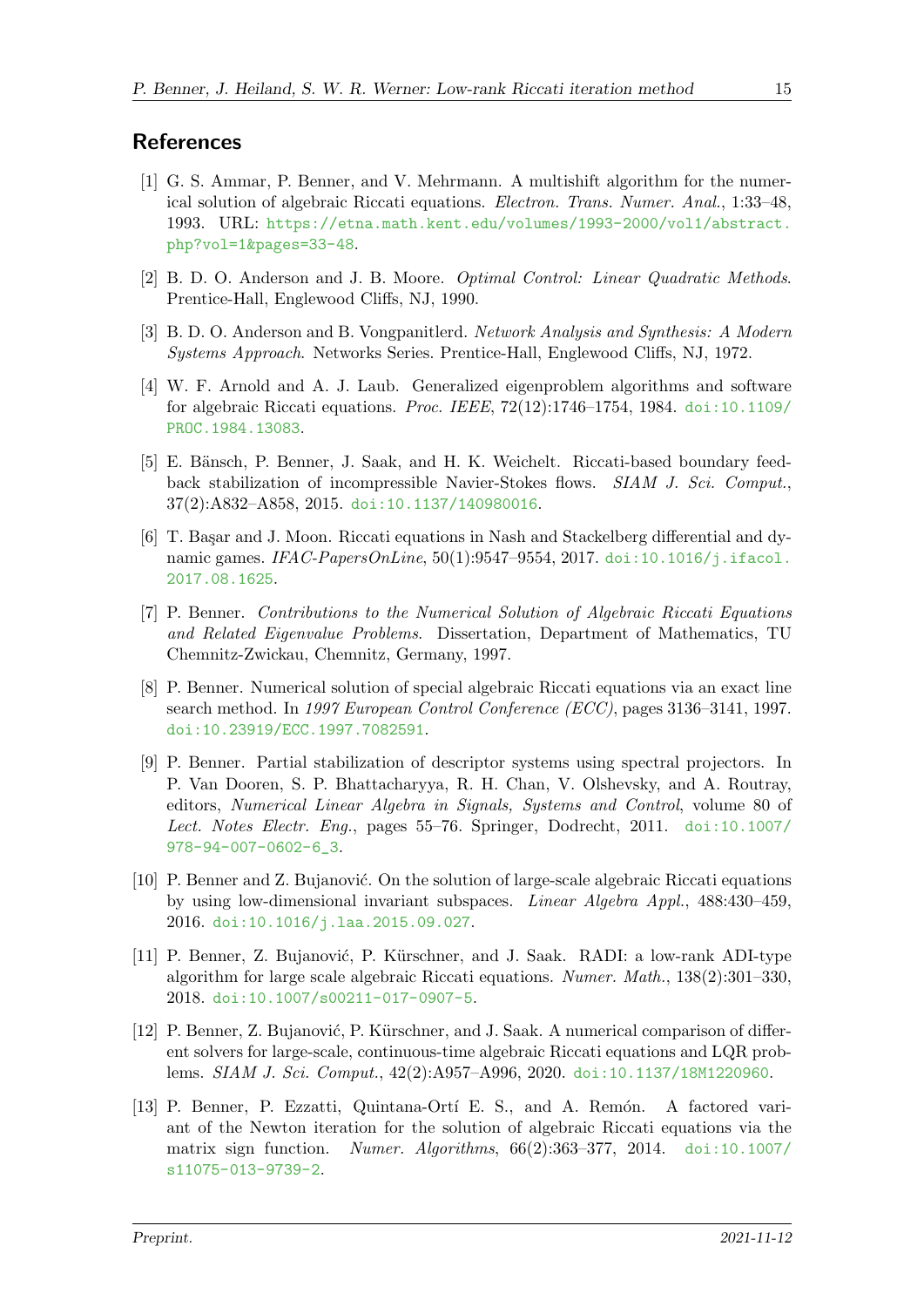- <span id="page-15-10"></span>[14] P. Benner and J. Heiland. Nonlinear feedback stabilization of incompressible flows via updated Riccati-based gains. In 2017 IEEE 56th Annual Conference on Decision and Control (CDC), pages 1163–1168, 2017. [doi:10.1109/CDC.2017.8263813](https://doi.org/10.1109/CDC.2017.8263813).
- <span id="page-15-6"></span>[15] P. Benner and J. Heiland. Equivalence of Riccati-based robust controller design for index-1 descriptor systems and standard plants with feedthrough. In 2020 European Control Conference (ECC), pages 402–407, 2020. [doi:10.23919/ECC51009.2020.](https://doi.org/10.23919/ECC51009.2020.9143771) [9143771](https://doi.org/10.23919/ECC51009.2020.9143771).
- <span id="page-15-9"></span>[16] P. Benner, J. Heiland, and S. W. R. Werner. Robust output-feedback stabilization for incompressible flows using low-dimensional  $\mathcal{H}_{\infty}$ -controllers. e-print 2103.01608, arXiv, 2021. math.OC. URL: <https://arxiv.org/abs/2103.01608>.
- <span id="page-15-5"></span>[17] P. Benner, M. Köhler, and J. Saak. Matrix equations, sparse solvers: M-M.E.S.S. 2.0.1—Philosophy, features and application for (parametric) model order reduction. In P. Benner, T. Breiten, H. Faßbender, M. Hinze, T. Stykel, and R. Zimmermann, editors, Model Reduction of Complex Dynamical Systems, volume 171 of International Series of Numerical Mathematics, pages 369–392. Birkhäuser, Cham, 2021. [doi:](https://doi.org/10.1007/978-3-030-72983-7_18) [10.1007/978-3-030-72983-7\\_18](https://doi.org/10.1007/978-3-030-72983-7_18).
- <span id="page-15-2"></span>[18] P. Benner, P. Kürschner, and J. Saak. A reformulated low-rank ADI iteration with explicit residual factors. Proc. Appl. Math. Mech.,  $13(1)$ :585–586, 2013. [doi:10.](https://doi.org/10.1002/pamm.201310273) [1002/pamm.201310273](https://doi.org/10.1002/pamm.201310273).
- [19] P. Benner, P. Kürschner, and J. Saak. Self-generating and efficient shift parameters in ADI methods for large Lyapunov and Sylvester equations. Electron. Trans. Numer. Anal., 43:142–162, 2014. URL: [https://etna.mcs.kent.edu/volumes/2011-2020/](https://etna.mcs.kent.edu/volumes/2011-2020/vol43/abstract.php?vol=43&pages=142-162) [vol43/abstract.php?vol=43&pages=142-162](https://etna.mcs.kent.edu/volumes/2011-2020/vol43/abstract.php?vol=43&pages=142-162).
- <span id="page-15-1"></span>[20] P. Benner, J.-R. Li, and T. Penzl. Numerical solution of large-scale Lyapunov equations, Riccati equations, and linear-quadratic optimal control problems. Numer. Lin. Alg. Appl., 15(9):755–777, 2008. [doi:10.1002/nla.622](https://doi.org/10.1002/nla.622).
- <span id="page-15-3"></span>[21] P. Benner and J. Saak. Numerical solution of large and sparse continuous time algebraic matrix Riccati and Lyapunov equations: a state of the art survey. GAMMMitt., 36(1):32-52, 2013. [doi:10.1002/gamm.201310003](https://doi.org/10.1002/gamm.201310003).
- <span id="page-15-0"></span>[22] P. Benner and T. Stykel. Numerical solution of projected algebraic Riccati equations. SIAM J. Numer. Anal., 52(2):581–600, 2014. [doi:10.1137/130923993](https://doi.org/10.1137/130923993).
- <span id="page-15-7"></span>[23] P. Benner and T. Stykel. Model order reduction for differential-algebraic equations: A survey. In A. Ilchmann and T. Reis, editors, Surveys in Differential-Algebraic Equations IV, Differential-Algebraic Equations Forum, pages 107–160. Springer, Cham, 2017. [doi:10.1007/978-3-319-46618-7\\_3](https://doi.org/10.1007/978-3-319-46618-7_3).
- <span id="page-15-8"></span>[24] P. Benner and S. W. R. Werner. Model reduction of descriptor systems with the MOR-LAB toolbox. IFAC-PapersOnLine,  $51(2):547-552$ ,  $2018$ . [doi:10.1016/j.ifacol.](https://doi.org/10.1016/j.ifacol.2018.03.092) [2018.03.092](https://doi.org/10.1016/j.ifacol.2018.03.092).
- <span id="page-15-4"></span>[25] P. Benner and S. W. R. Werner. MORLAB – Model Order Reduction LABoratory (version 5.0), August 2019. See also: [https://www.mpi-magdeburg.mpg.de/](https://www.mpi-magdeburg.mpg.de/projects/morlab) [projects/morlab](https://www.mpi-magdeburg.mpg.de/projects/morlab). [doi:10.5281/zenodo.3332716](https://doi.org/10.5281/zenodo.3332716).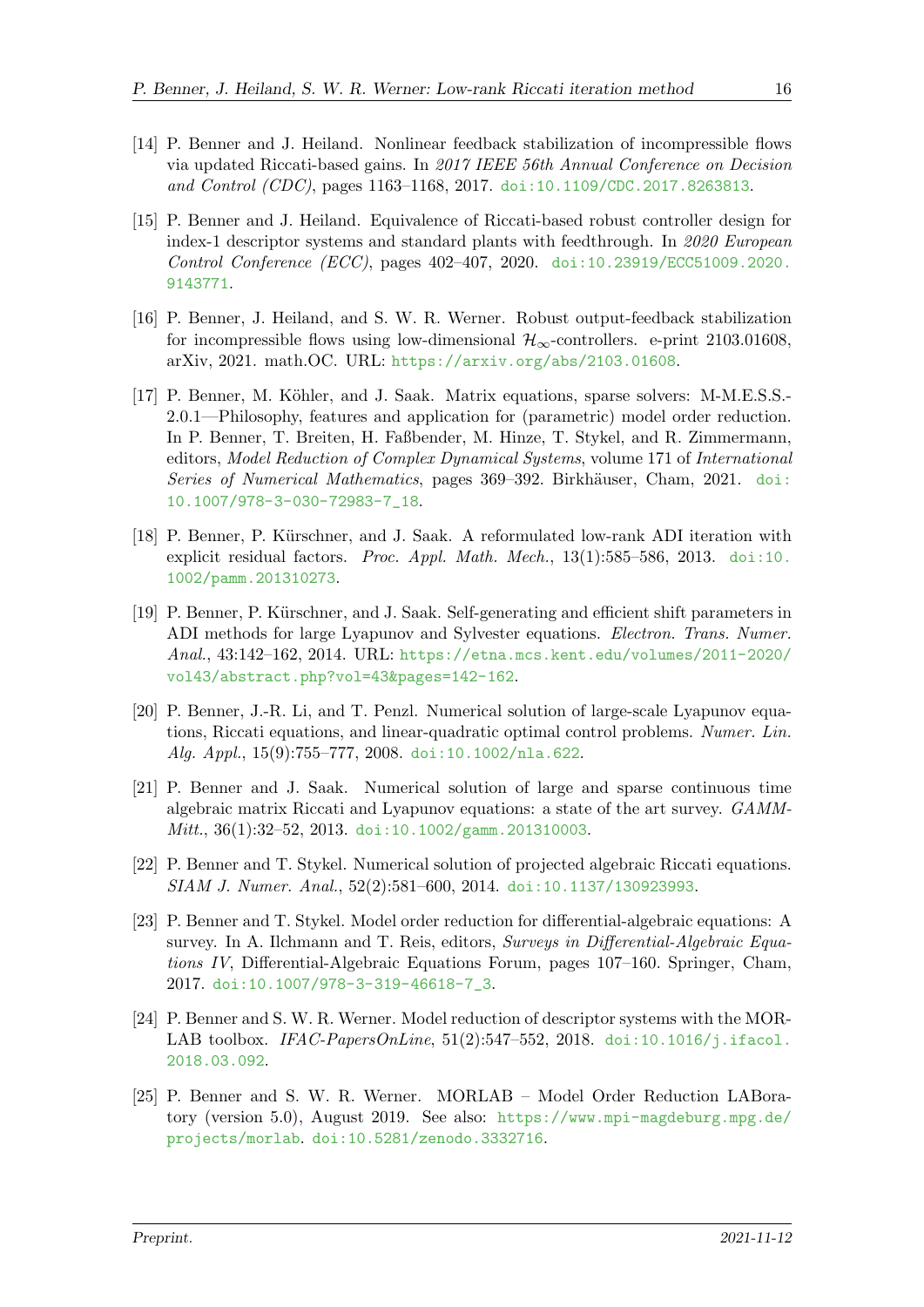- <span id="page-16-8"></span>[26] P. Benner and S. W. R. Werner. MORLAB—The Model Order Reduction LABoratory. In P. Benner, T. Breiten, H. Faßbender, M. Hinze, T. Stykel, and R. Zimmermann, editors, *Model Reduction of Complex Dynamical Systems*, volume 171 of International Series of Numerical Mathematics, pages 393–415. Birkhäuser, Cham, 2021. [doi:10.1007/978-3-030-72983-7\\_19](https://doi.org/10.1007/978-3-030-72983-7_19).
- <span id="page-16-3"></span>[27] M. C. Delfour. Linear quadratic differential games: Saddle point and Riccati differential equation. *SIAM J. Control Optim.*,  $46(2)$ :750–774, 2007. [doi:10.1137/](https://doi.org/10.1137/050639089) [050639089](https://doi.org/10.1137/050639089).
- <span id="page-16-2"></span>[28] U. B. Desai and D. Pal. A realization approach to stochastic model reduction and balanced stochastic realizations. In 21st IEEE Conference on Decision and Control, pages 1105–1112, 1982. [doi:10.1109/CDC.1982.268322](https://doi.org/10.1109/CDC.1982.268322).
- <span id="page-16-4"></span>[29] J. Doyle, K. Glover, P. P. Khargonekar, and B. A. Francis. State-space solutions to standard  $\mathcal{H}_2$  and  $\mathcal{H}_{\infty}$  control problems. IEEE Trans. Autom. Control, 34(8):831–847, 1989. [doi:10.1109/9.29425](https://doi.org/10.1109/9.29425).
- <span id="page-16-11"></span>[30] F. Freitas, J. Rommes, and N. Martins. Gramian-based reduction method applied to large sparse power system descriptor models. IEEE Trans. Power Syst., 23(3):1258– 1270, 2008. [doi:10.1109/TPWRS.2008.926693](https://doi.org/10.1109/TPWRS.2008.926693).
- <span id="page-16-9"></span>[31] G. H. Golub and C. F. Van Loan. Matrix Computations. Johns Hopkins Studies in the Mathematical Sciences. Johns Hopkins University Press, Baltimore, fourth edition, 2013.
- <span id="page-16-10"></span>[32] J. Heiland. A differential-algebraic Riccati equation for applications in flow control. SIAM J. Control Optim., 54(2):718–739, 2016. [doi:10.1137/151004963](https://doi.org/10.1137/151004963).
- <span id="page-16-13"></span>[33] J. Heiland and S. W. R. Werner. Code, data and results for numerical experiments in "Robust output-feedback stabilization for incompressible flows using low-dimensional  $\mathcal{H}_{\infty}$ -controllers" (version 2.0), October 2021. [doi:10.5281/zenodo.5532539](https://doi.org/10.5281/zenodo.5532539).
- <span id="page-16-12"></span>[34] M. Heinkenschloss, D. C. Sorensen, and K. Sun. Balanced truncation model reduction for a class of descriptor systems with application to the Oseen equations. SIAM J. Sci. Comput., 30(2):1038–1063, 2008. [doi:10.1137/070681910](https://doi.org/10.1137/070681910).
- <span id="page-16-7"></span>[35] M. Heyouni and K. Jbilou. An extended block Arnoldi algorithm for large-scale solutions of the continuous-time algebraic Riccati equation. Electron. Trans. Numer. Anal., 33:53–62, 2009. URL: [https://etna.math.kent.edu/volumes/2001-2010/](https://etna.math.kent.edu/volumes/2001-2010/vol33/abstract.php?vol=33&pages=53-62) [vol33/abstract.php?vol=33&pages=53-62](https://etna.math.kent.edu/volumes/2001-2010/vol33/abstract.php?vol=33&pages=53-62).
- <span id="page-16-1"></span>[36] E. A. Jonckheere and L. M. Silverman. A new set of invariants for linear systems– application to reduced order compensator design. IEEE Trans. Autom. Control, 28(10):953–964, 1983. [doi:10.1109/TAC.1983.1103159](https://doi.org/10.1109/TAC.1983.1103159).
- <span id="page-16-5"></span>[37] D. L. Kleinman. On an iterative technique for Riccati equation computations. IEEE Trans. Autom. Control, 13(1):114–115, 1968. [doi:10.1109/TAC.1968.1098829](https://doi.org/10.1109/TAC.1968.1098829).
- <span id="page-16-6"></span>[38] P. Kürschner. Efficient Low-Rank Solution of Large-Scale Matrix Equations. Dissertation, Department of Mathematics, Otto von Guericke University, Magdeburg, Germany, 2016. URL: <http://hdl.handle.net/11858/00-001M-0000-0029-CE18-2>.
- <span id="page-16-0"></span>[39] P. Lancaster and L. Rodman. Algebraic Riccati Equations. Oxford Science Publications. The Clarendon Press, Oxford University Press, New York, 1995.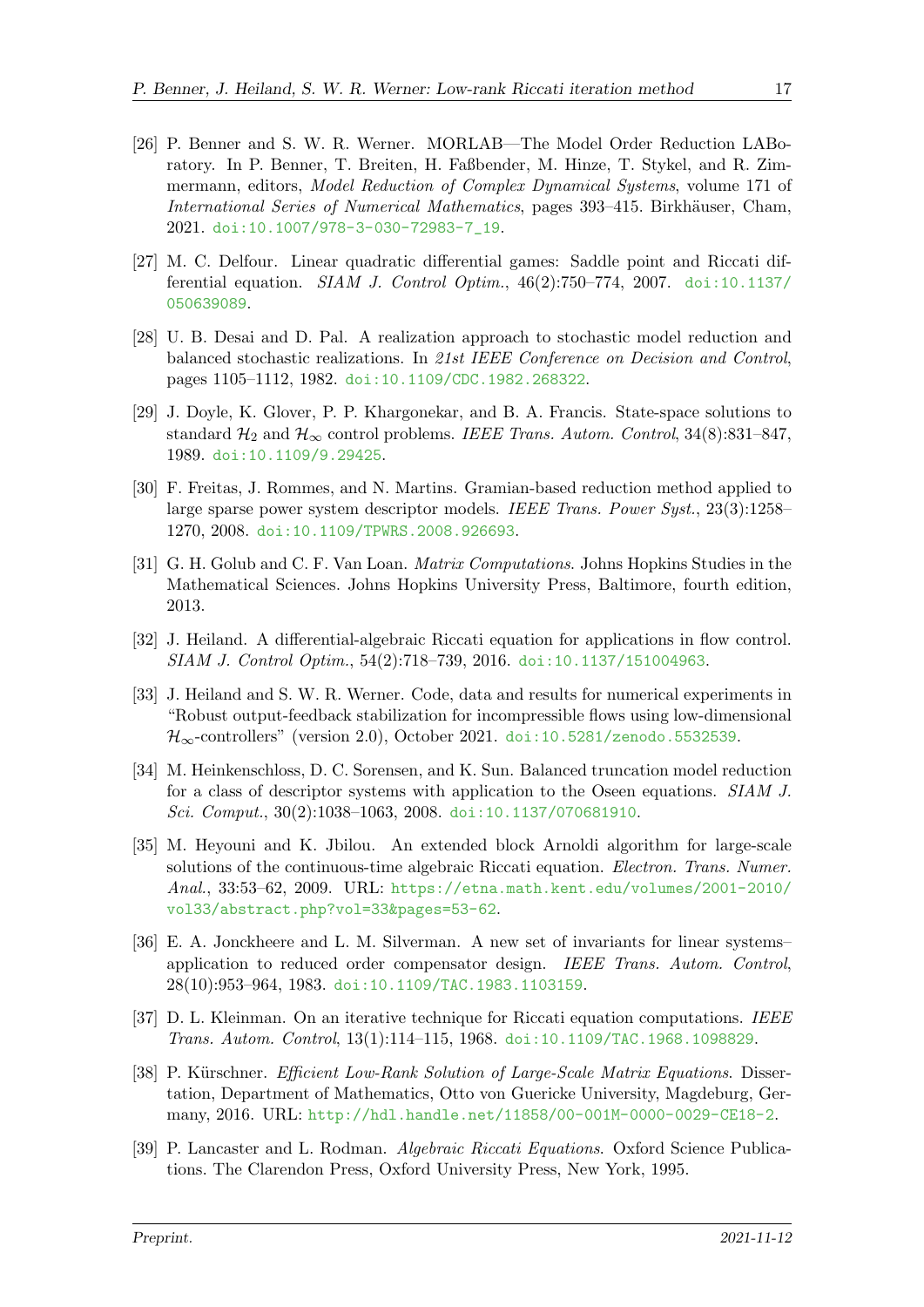- <span id="page-17-6"></span>[40] A. Lanzon, Y. Feng, and B. D. O. Anderson. An iterative algorithm to solve algebraic Riccati equations with an indefinite quadratic term. In 2007 European Control Conference (ECC), pages 3033–3039, 2007. [doi:10.23919/ecc.2007.7068239](https://doi.org/10.23919/ecc.2007.7068239).
- <span id="page-17-7"></span>[41] A. Lanzon, Y. Feng, B. D. .O. Anderson, and M. Rotkowitz. Computing the positive stabilizing solution to algebraic Riccati equations with an indefinite quadratic term via a recursive method. IEEE Trans. Autom. Control, 53(10):2280–2291, 2008. [doi:](https://doi.org/10.1109/TAC.2008.2006108) [10.1109/TAC.2008.2006108](https://doi.org/10.1109/TAC.2008.2006108).
- <span id="page-17-4"></span>[42] A. J. Laub. A Schur method for solving algebraic Riccati equations. IEEE Trans. Autom. Control, 24(6):913–921, 1979. [doi:10.1109/TAC.1979.1102178](https://doi.org/10.1109/TAC.1979.1102178).
- <span id="page-17-12"></span>[43] F. Leibfritz.  $COMPl_e ib$ : COnstrained Matrix-optimization Problem library – a collection of test examples for nonlinear semidefinite programs, control system design and related problems. Tech.-report, University of Trier, 2004. URL: [http://www.](http://www.friedemann-leibfritz.de/COMPlib_Data/COMPlib_Main_Paper.pdf) [friedemann-leibfritz.de/COMPlib\\_Data/COMPlib\\_Main\\_Paper.pdf](http://www.friedemann-leibfritz.de/COMPlib_Data/COMPlib_Main_Paper.pdf).
- <span id="page-17-8"></span>[44] J.-R. Li and J. White. Low rank solution of Lyapunov equations. SIAM J. Matrix Anal. Appl., 24(1):260–280, 2002. [doi:10.1137/S0895479801384937](https://doi.org/10.1137/S0895479801384937).
- <span id="page-17-9"></span>[45] Y. Lin and V. Simoncini. A new subspace iteration method for the algebraic Riccati equation. Numer. Linear Algebra Appl., 22(1):26–47, 2015. [doi:10.1002/nla.1936](https://doi.org/10.1002/nla.1936).
- <span id="page-17-0"></span>[46] A. Locatelli. *Optimal Control: An Introduction*. Birkhäuser, Basel, 2001.
- <span id="page-17-2"></span>[47] D. C. McFarlane and K. Glover. Robust Controller Design Using Normalized Coprime Factor Plant Descriptions, volume 138 of Lect. Notes Control Inf. Sci. Springer, Berlin, Heidelberg, 1990. [doi:10.1007/BFB0043199](https://doi.org/10.1007/BFB0043199).
- <span id="page-17-11"></span>[48] J. Möckel, T. Reis, and T. Stykel. Linear-quadratic Gaussian balancing for model reduction of differential-algebraic systems. Internat. J. Control, 84(10):1627–1643, 2011. [doi:10.1080/00207179.2011.622791](https://doi.org/10.1080/00207179.2011.622791).
- <span id="page-17-3"></span>[49] D. Mustafa and K. Glover. Controller reduction by  $\mathcal{H}_{\infty}$ -balanced truncation. IEEE Trans. Autom. Control, 36(6):668–682, 1991. [doi:10.1109/9.86941](https://doi.org/10.1109/9.86941).
- <span id="page-17-1"></span>[50] P. C. Opdenacker and E. A. Jonckheere. A contraction mapping preserving balanced reduction scheme and its infinity norm error bounds. IEEE Trans. Circuits Syst., 35(2):184–189, 1988. [doi:10.1109/31.1720](https://doi.org/10.1109/31.1720).
- <span id="page-17-5"></span>[51] J. D. Roberts. Linear model reduction and solution of the algebraic Riccati equation by use of the sign function. Internat. J. Control, 32(4):677–687, 1980. Reprint of Technical Report No. TR-13, CUED/B-Control, Cambridge University, Engineering Department, 1971. [doi:10.1080/00207178008922881](https://doi.org/10.1080/00207178008922881).
- <span id="page-17-13"></span>[52] J. Saak. Efficient Numerical Solution of Large Scale Algebraic Matrix Equations in PDE Control and Model Order Reduction. Dissertation, Department of Mathematics, University of Technology Chemnitz, Chemnitz, Germany, 2009. URL: <https://nbn-resolving.org/urn:nbn:de:bsz:ch1-200901642>.
- <span id="page-17-10"></span>[53] J. Saak, M. Köhler, and P. Benner. M-M.E.S.S. – The Matrix Equations Sparse Solvers library (version 2.1), April 2021. See also: [https://www.mpi-magdeburg.](https://www.mpi-magdeburg.mpg.de/projects/mess) [mpg.de/projects/mess](https://www.mpi-magdeburg.mpg.de/projects/mess). [doi:10.5281/zenodo.4719688](https://doi.org/10.5281/zenodo.4719688).